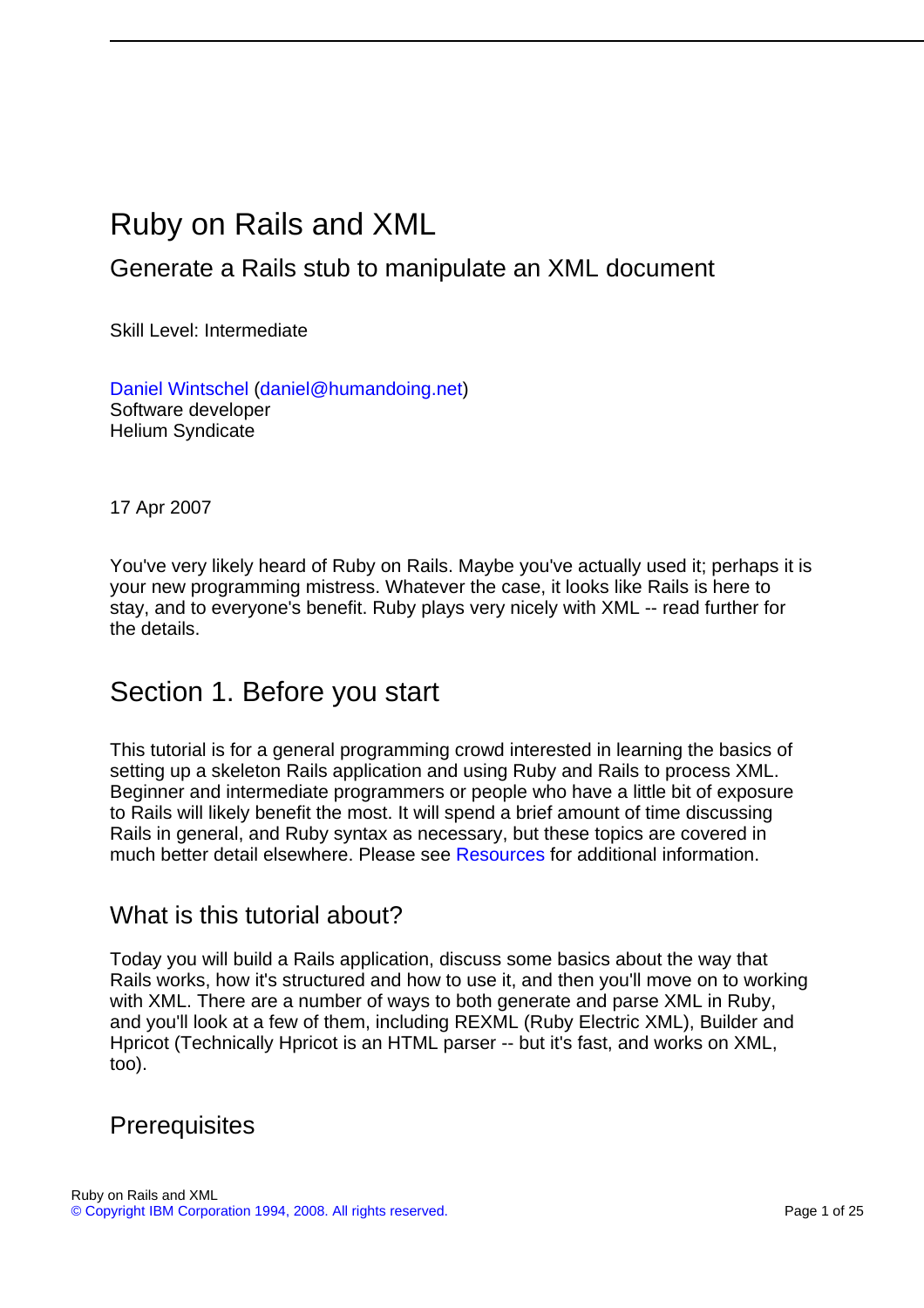The following tools are needed to follow along with this tutorial:

- Ruby -- If you run Windows, your best bet is to download the [One-Click](http://rubyforge.org/projects/rubyinstaller/) [Ruby Installer.](http://rubyforge.org/projects/rubyinstaller/) If you use some variation of Linux or Mac OS X, you might already have Ruby installed. If not, you can download it from [http://www.ruby-lang.org.](http://www.ruby-lang.org) The installation instructions are straightforward. Version 1.8.4 or 1.8.5 is recommended.
- [RubyGems](http://www.rubygems.org) -- Get the gems you need, and install Rails, Builder and Hpricot if you haven't already.
- [Rails](http://www.rubyonrails.com) -- You can install Rails through RubyGems. While not really part of this discussion, you figure all that out at <http://www.rubyonrails.com/down>. You'll use version 1.2.2 for this tutorial.
- Builder -- Install through RubyGems.
- Hpricot -- Install through RubyGems.

One of the beautiful things about Rails is how easy it is to perform object persistence and relational mapping. Since you'll only deal with XML in this tutorial, you won't actually use a database for anything.

To actually run the demo application, it's worth noting that the only thing you should have to do is to start the application. You can see how to do that in [Start up the](#page-6-0) [server](#page-6-0).

Also, you'll be provided with a list of all of the files that have been explicitly created or modified aside from those that will be generated by Rails. These include:

- app/controllers/main\_controller.rb
- views/layouts/main.rhtml
- views/main/index.rhtml
- public/stylesheets/reset-fonts-grids.css
- public/stylesheets/style.css

## Section 2. Introduction

Over the past five to seven years, XML has become the de-facto standard (or at least one of the de-facto standards) for inter-application communication. Whether it's an application running on the same machine, or some Web service out in the ether, a payment gateway, a shipping gateway or another random data source, XML is something that you've likely come to know, like it or not. With that said, it seems a little ironic to write a tutorial that deals with XML processing on a framework that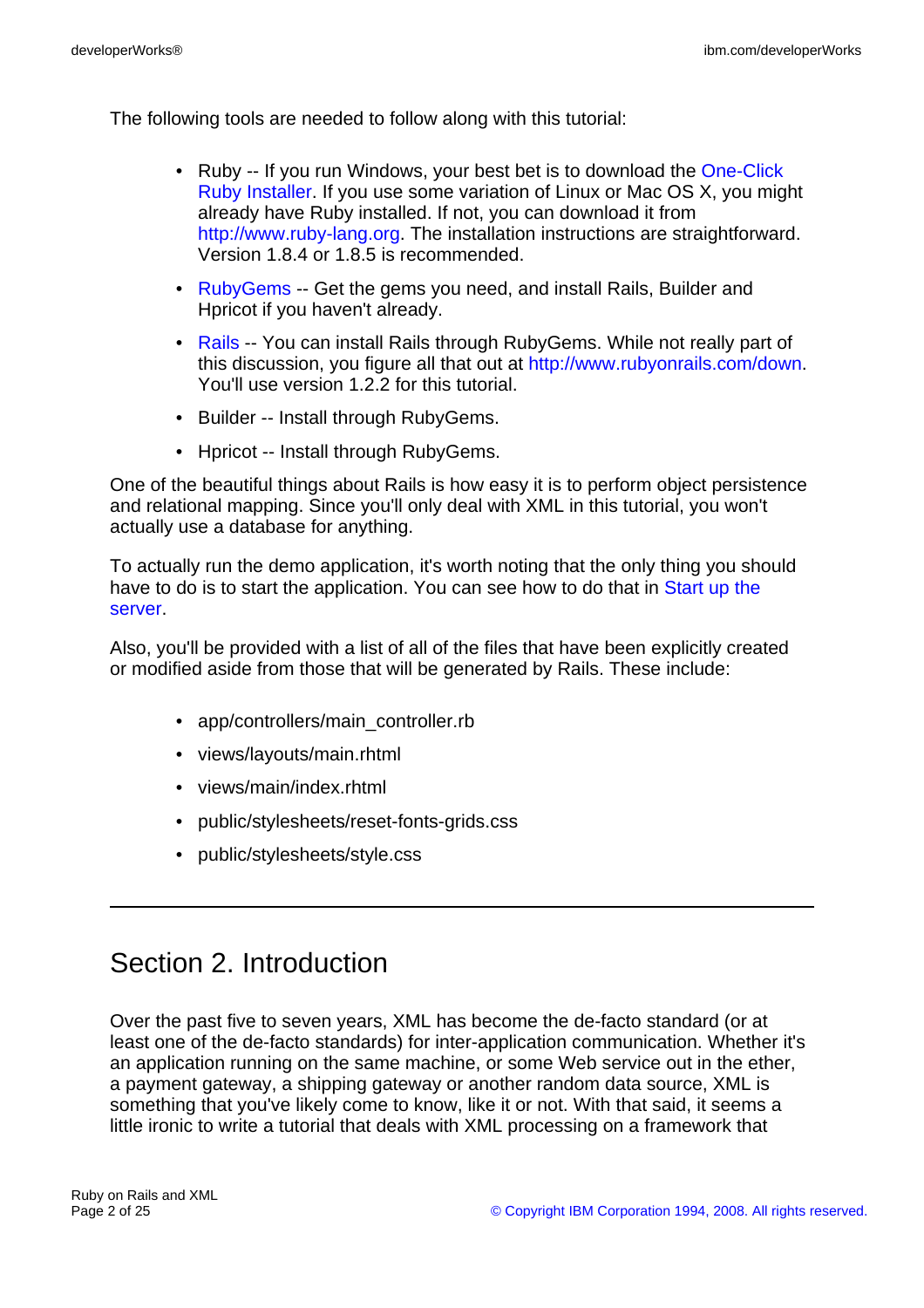became famous with words like: "Learn how to use the open-source Web framework Rails to create real-world applications with joy and less code than most frameworks spend doing XML sit-ups." (Cited from [Loud Thinking\)](http://www.loudthinking.com/arc/000416.html). It's worth noting that none of the actual XML processing done in this tutorial is dependent on Rails. All of the XML APIs you'll use are straight up Ruby and can be used in any Ruby application. You will do it in a Rails context for the sake of providing a way to upload files to process, and an easy way to interact with the code that you write.

## Ruby

Ruby, if you didn't already know, is a dynamically typed scripting language that was created by Yukihiro "Matz" Matsumoto. He began developing the language in 1993, and it was released to the public in 1995. With all sorts of great features like closures, callbacks and duck typing, it allows for some amazingly flexible frameworks to be built on top of it, which leads to Rails.

## Rails

Rails is a framework built by David Heinemeier Hansson and released to the public in 2004. Rails is a framework for building Web applications using the model, view, controller (MVC) architecture and emphasizes programming by convention over configuration. It has all sorts of amazingly wonderful features like fully automated object-relational mapping and persistence. In this tutorial, you demonstrate XML parsing with some of the basic features of Rails, namely simple controller and view features.

## Ruby and XML

Ruby has many APIs for parsing and generating XML. REXML is the standard API that ships as part of the Ruby core, whereas frameworks like Builder and Hpricot are available as gems. Gems are essentially third-party APIs or libraries that conform to a specific format. They are easily downloadable and installable (conceptually similar to a third-party Java API available in a JAR file).

## REXML

REXML is the standard Ruby library for parsing and creating XML. It is bundled as part of the Ruby Core language distribution, so you know it will always be available.

## Builder

Builder is a third-party gem that is becoming more and more popular for the purpose of generating XML content. The syntax is very clean, easy to use and read, utilizing Ruby's method\_missing callback for generating XML.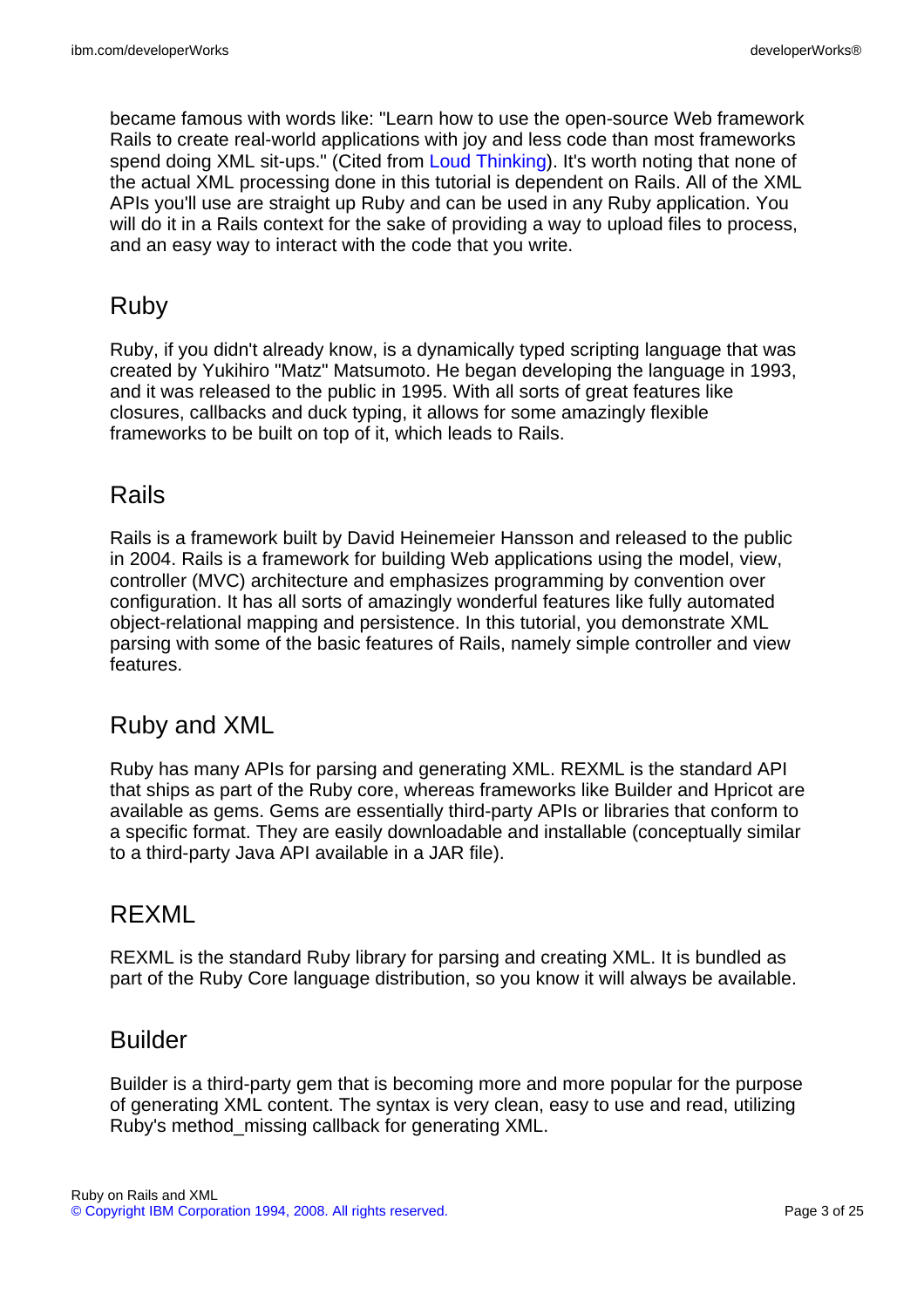## Hpricot

Hpricot is a fast HTML parser (but you can parse XML with it, too!) written by "why the lucky stiff" that is gaining in popularity as well.

## #{random\_xml\_util}

Ruby has several other APIs for parsing XML, but I will not cover them in this tutorial. If you want to know more, go to RubyForge and search around.

# Section 3. Building the skeletal Ruby on Rails app (in preparation for XML processing)

Now, you'll move on to the good stuff. In this section, you'll take advantage of a bunch of the bundled scripts that generate all sorts of Rails goodness for you. I will discuss some Rails basics in this section before I get to the meat of XML processing.

## Generate the Rails application stub

I did all of the work in this tutorial in Mac OS X from the terminal, so if you use Windows, feel free to follow along using the command line. All of the commands should work exactly the same.

The first thing you do is create the Rails application by executing the command in Listing 1.

#### **Listing 1. Command to generate a Rails application stub**

rails xml\_tutorial -f

This runs the Rails script and tells it that you want to create a new Rails application called xml\_tutorial. It also used the  $-F$  flag, which freezes the Rails version to the current version that you have installed. This will copy the current version of the Rails framework into the vendor/plugins directory, and will hopefully help you have less trouble when you try to run the application, in the event that you have a different version of Rails installed.

The script runs and generates the application structure for you. See the partial output in Listing 2.

#### **Listing 2. Partial output from Rails application creation script**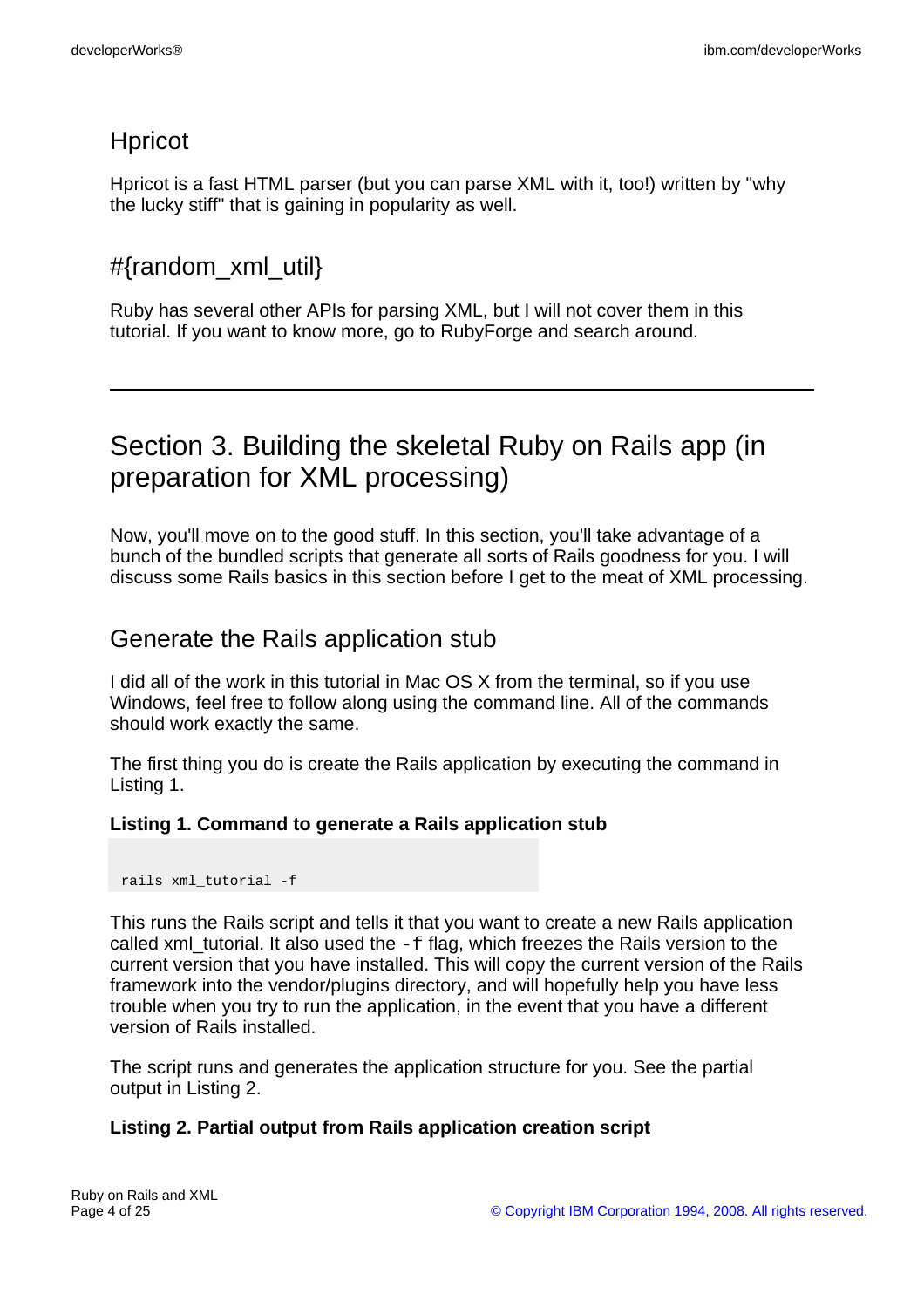```
monkey:~/Work/Rails_XML_Tutorial daniel$ rails xml_tutorial -f
      create
      create app/controllers
      create app/helpers
      create app/models
      create app/views/layouts
...
...
rm -rf vendor/rails
mkdir -p vendor/rails
cd vendor/rails
mv activesupport-1.4.1 activesupport
mv activerecord-1.15.2 activerecord
mv actionpack-1.13.2 actionpack
mv actionmailer-1.3.2 actionmailer
mv actionwebservice-1.2.2 actionwebservice
cd -
froze
monkey:~/Work/Rails_XML_Tutorial daniel$
```
Now you can start to see the beginnings of Rails 'convention over configuration' by seeing the default application structure created for you. Within a Rails application, you place files in certain locations depending on what they are. Controllers, helpers, models, views, -- all of these go within their respective directories, and thus Rails knows what they are, and what to do with them. As mentioned previously, the Rails directory layout will not be covered in depth, but you can find lots of good information in [Resources.](#page-22-0)

### Create the controller

As you might expect, Rails comes with a script to generate stubs for certain types of objects. Some of the object stubs that Rails can generate for you include controllers, models, mailers, Web services, and so on. You just want to create a controller, so let's do that now. First you need to change into the Rails application directory. (see Listing 3).

#### <span id="page-4-0"></span>**Listing 3. Creating a Rails controller**

```
monkey:~/Work/Rails_XML_Tutorial daniel$ cd xml_tutorial/
monkey:~/Work/Rails_XML_Tutorial/xml_tutorial daniel$ ruby script/generate controller main
      exists app/controllers/
      exists app/helpers/
     create app/views/main
     exists test/functional/
      create app/controllers/main_controller.rb
      create test/functional/main_controller_test.rb
      create app/helpers/main_helper.rb
monkey:~/Work/Rails_XML_Tutorial/xml_tutorial daniel$
```
[Listing 3](#page-4-0) calls the Ruby interpreter, asks it to run a file called generate from the script directory, and passes the arguments controller main to it. Rails generated a controller for you called 'main' that you can now use for your actions. As per the 'convention over configuration' mantra, each public method defined within a controller is referred to as an action and usually has an associated view. These are all accessed based on a URI convention.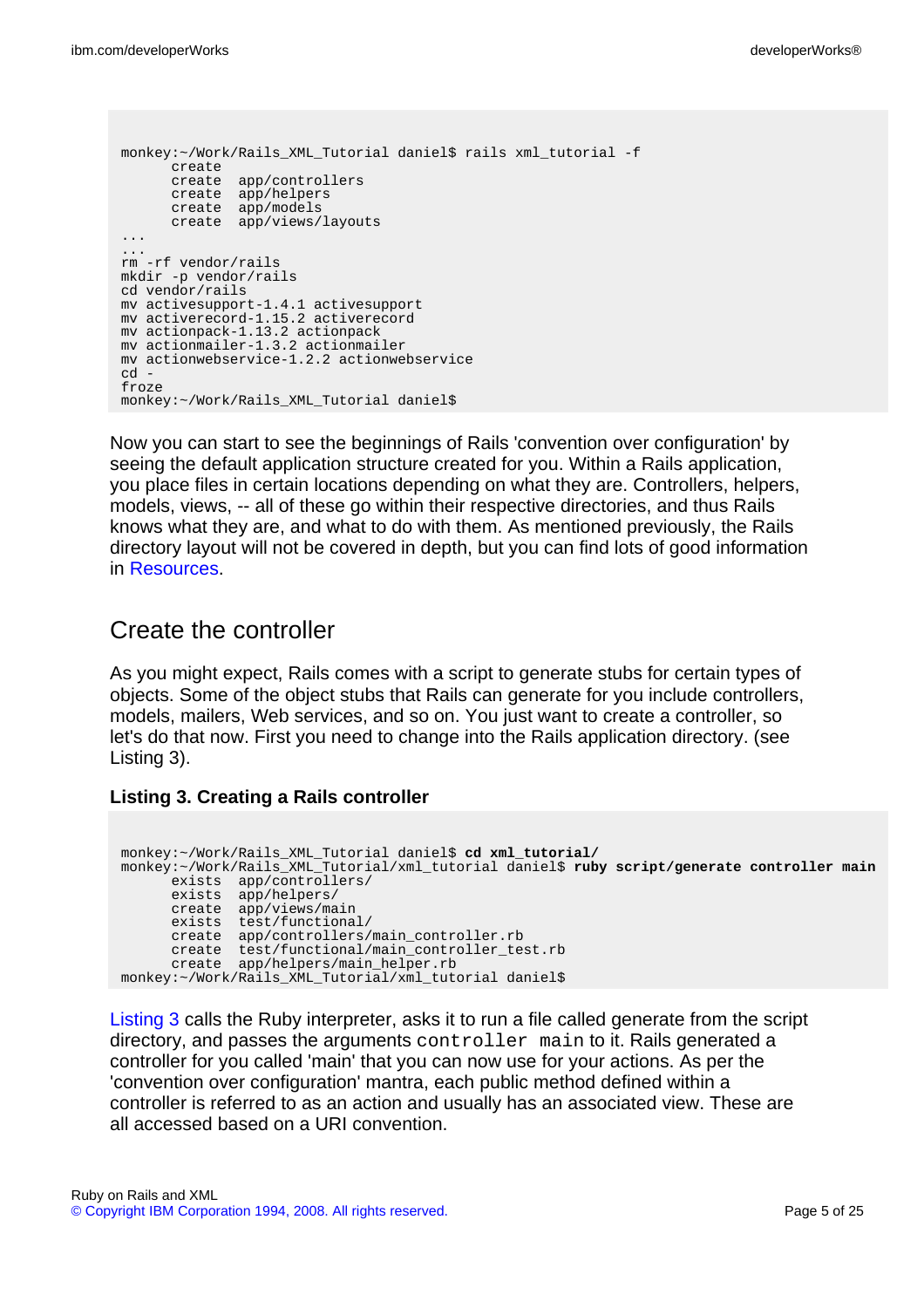For example, now you have a controller called 'main'. If you define a public method within the controller called 'index', you can now access that controller and action respectively at http://localhost:3000/main/index.

Rails has all sorts of nifty ways you can extend this routing, but suffice it to say that this is all you will look at in this tutorial. There are more interesting things to discuss -- like XML.

### Create the layout and view

You don't need any fancy views here, so let's whip up something to get this running as quickly as possible. Check out the code download for some sample files.

The difference between layouts and views is that a layout is an overall page layout. It's reused over and over for the common elements of your application (for example: navigation, headers, footers, and so on). Views are designed to be used within the layouts.

Create a file called main.rhtml within your layouts directory, again following convention. You name it with the same name as your controller, so Rails automatically knows that this is the layout you want to use with this controller. Then you'll create an index view that has a basic form upload field so you can upload and parse an XML document. (To save some time, copy index.rhtml from the code download.)

## One last look

Take one last look at the layout of the important directories and files that you have here in Figure 1.

#### **Figure 1. Important files and partial directory structure**



You have your xml tutorial directory, which is the root directory of your Rails application. Then you have the main\_controller.rb which was generated using Rails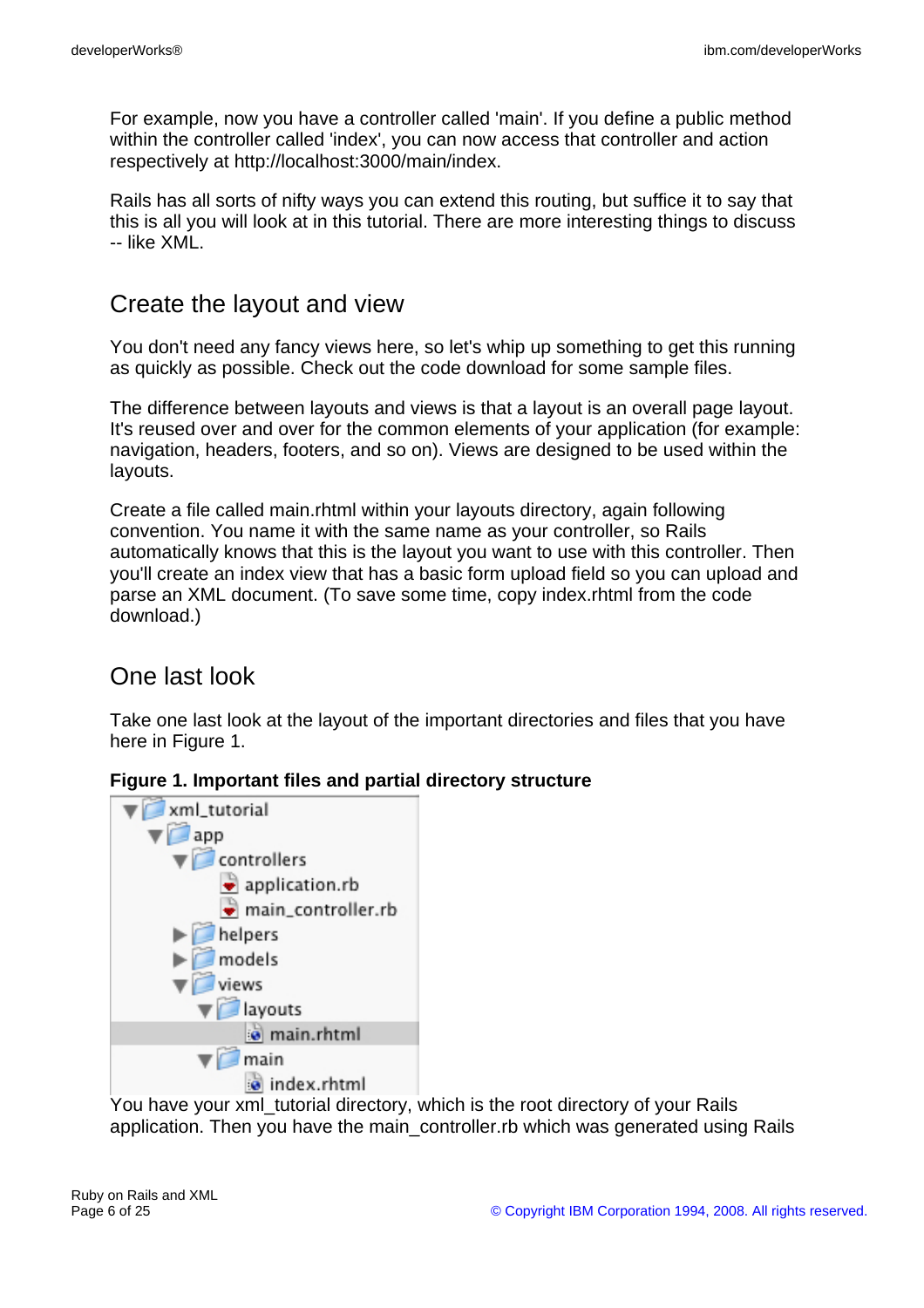built-in generate script. You created a layout called main.rhtml and a view called index.rhtml. Notice that the view is in a directory called main. This tells Rails that all views in this directory belong to the controller called main. It's all that convention over configuration stuff again. And it's pretty great. Now, when you browse to http://localhost:3000/main/index, Rails knows that you want the following:

- Go to main controller.rb
- Execute the index method
- Use the layouts/main.rhtml layout in the resulting display to the user
- Include the content of main/index.rhtml in the layout that you return to the user

### <span id="page-6-0"></span>Start up the server

Once you've created your views, you can start up the server (depending on what software you have installed, this might start WEBrick, Lighttpd or Mongrel, none of which are discussed here). To start up the server, return to the command line (see Listing 4).

#### **Listing 4. Starting the Rails application**

```
monkey:~/Work/Rails_XML_Tutorial/xml_tutorial daniel$ ruby script/server
=> Booting lighttpd (use 'script/server webrick' to force WEBrick)
=> Rails application started on http://0.0.0.0:3000
=> Call with -d to detach
=> Ctrl-C to shutdown server (see config/lighttpd.conf for options)
```
As you can see, you ran the command ruby script/server and your server is now running. Take a peek at what you get in Figure 2.

#### **Figure 2. Your user interface**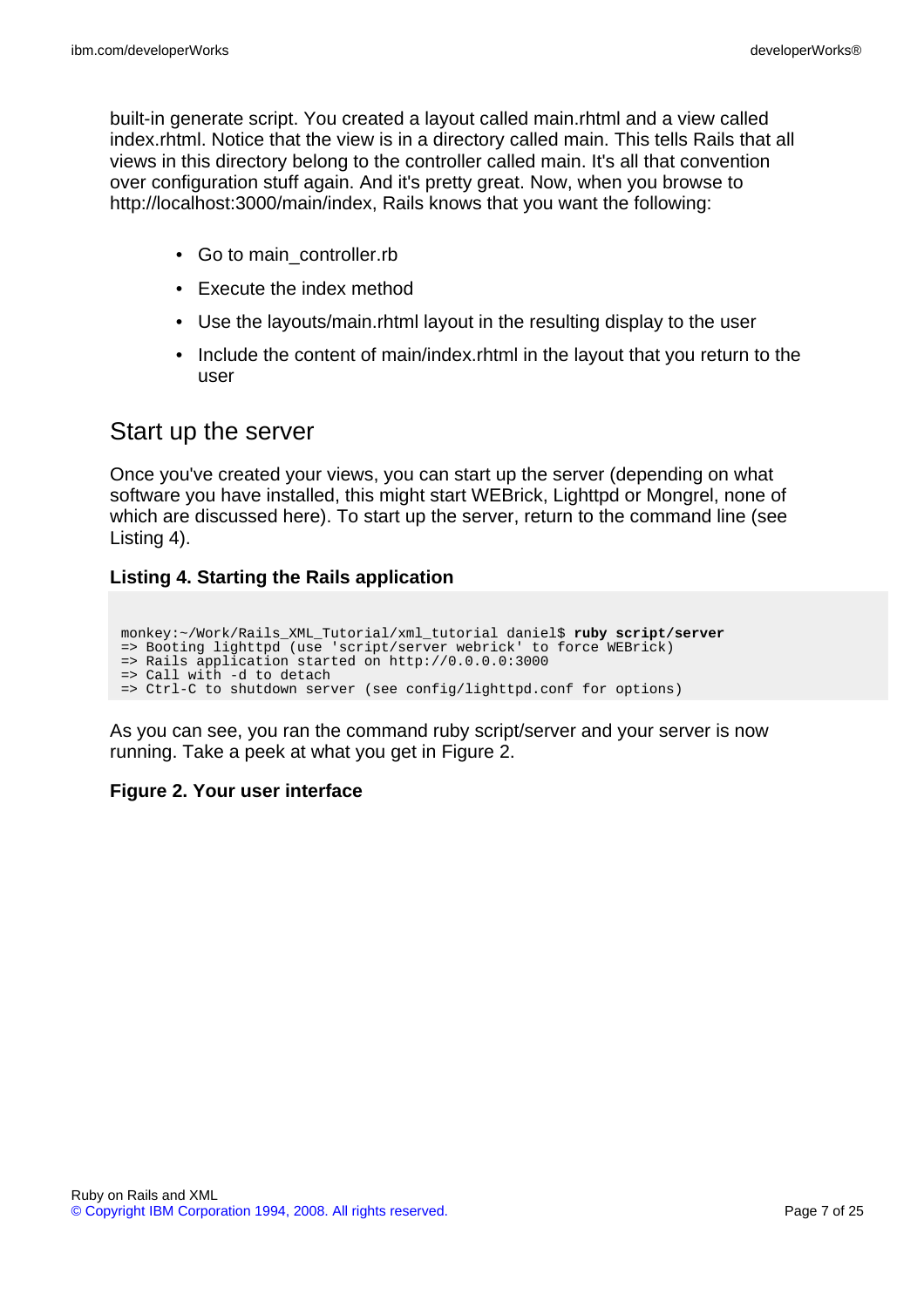| 000                          | Ruby on Rails and XML Tutorial                                                                                                                                                                                                                                                                      |   |
|------------------------------|-----------------------------------------------------------------------------------------------------------------------------------------------------------------------------------------------------------------------------------------------------------------------------------------------------|---|
|                              | $\bullet$ $\bullet$ $\bullet$ $\bullet$ Google<br>00 - http://localhost:3000/main/index<br>Q                                                                                                                                                                                                        |   |
| <b>API Documentation v</b>   | JIRA Google Apps                                                                                                                                                                                                                                                                                    |   |
|                              | Disable v & Cookies v and CSS v and Forms v all Images v 10 Information v 30 Miscellaneous v / Outline v at Resize                                                                                                                                                                                  |   |
| Ruby can do XML situps, too. | Ruby on Rails and XML Tutorial                                                                                                                                                                                                                                                                      |   |
| which link does what.        | Generate and Download Sample XML Document<br>Clicking on one of these links will generate the sample XML file we're going to be using for this tutorial. One link will<br>generate the XML using REXML, and the other link using Builder. I'll leave it as an exercise for the reader to figure out |   |
|                              | Generate Using REXML Generate Using Builder                                                                                                                                                                                                                                                         |   |
| Hpricot.                     | Upload the Samle XML Document, Parse and Manipulate<br>This form lets you upload the Sample XML document that we generated above and parse its content with both REXML and                                                                                                                          |   |
| File:                        | Browse                                                                                                                                                                                                                                                                                              |   |
| Parse with REXML             | Parse with Hpricot   Parse with REXML recursively                                                                                                                                                                                                                                                   |   |
|                              |                                                                                                                                                                                                                                                                                                     |   |
| Done                         |                                                                                                                                                                                                                                                                                                     | Θ |
|                              | How was that for some foreshadowing for the rest of the tutorial? Let's carry on!                                                                                                                                                                                                                   |   |

## Section 4. Creating a new XML document

You can create XML documents in several ways, anywhere from using APIs to writing it by hand. This section demonstrates how to use both REXML and Builder to generate XML documents. You'll use both APIs to generate the same document, which will give you a feel for how the syntax differs between the two APIs.

### Your sample XML document

You will use a sample document that lists food for your generating and parsing examples. Listing 5 shows the basic structure of the XML document that you'll create and use.

#### **Listing 5. Sample XML to be used throughout the tutorial**

```
<Food>
 <Dish rating="2" category="singaporean">
    <DishName>Fish Head Curry</DishName>
    <WhereToBuy>Little India</WhereToBuy>
  </Dish>
```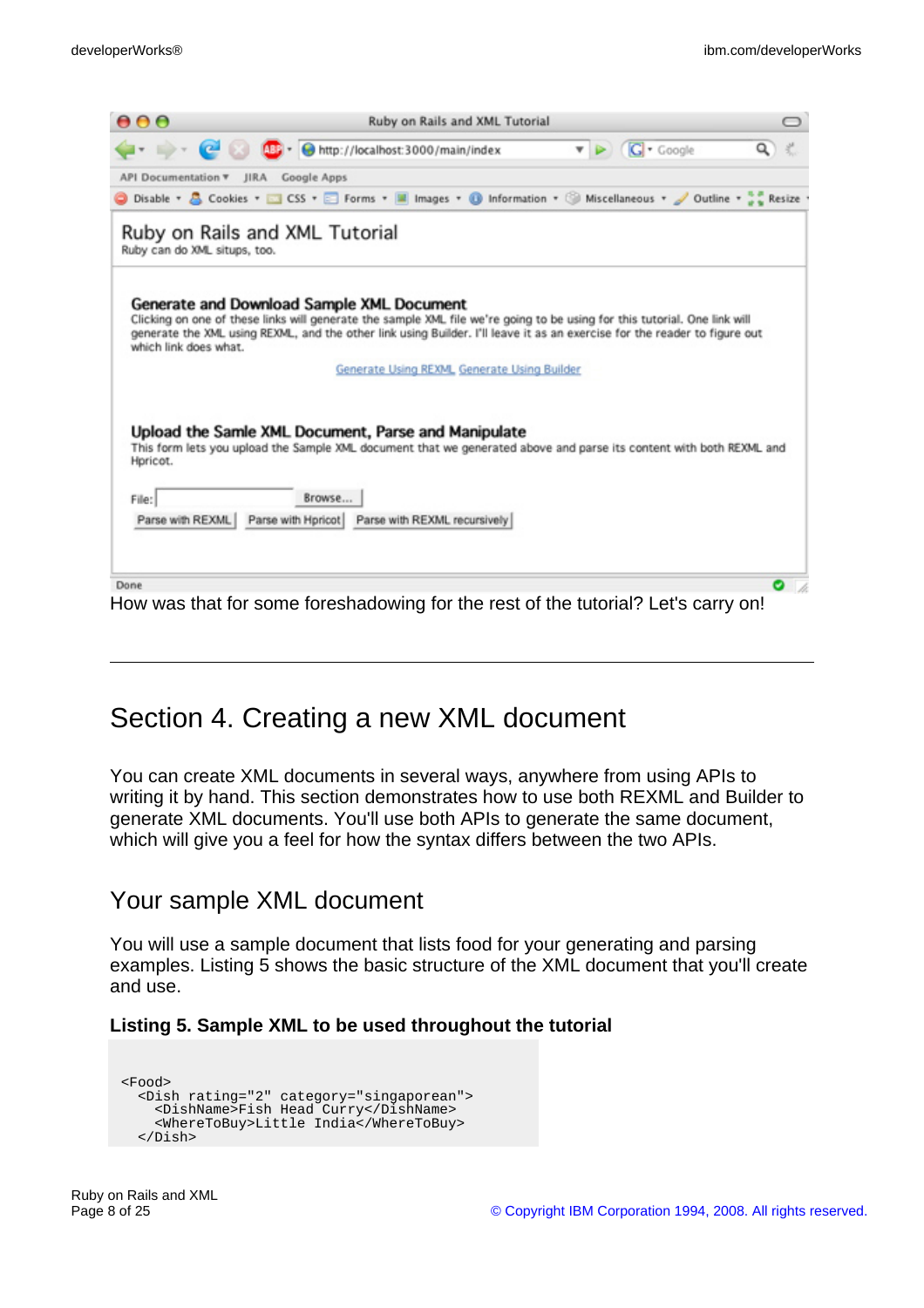```
...
  <Dish rating="8" category="mexican">
   <DishName>Pork Enchilada</DishName>
    <WhereToBuy>Iguana Cafe</WhereToBuy>
  </Dish>
</Food>
```
The actual XML document that you generate will have about a dozen Dish elements, from some of my favorite places in Singapore. This list includes a couple dishes that sound terrible just so I could give a low rating to a few dishes.

You'll generate this document based on hard-coded data that you'll just store in the controller. The data will be stored as an Array of Hash in the controller (main\_controller.rb) so that it's easy to access while you generate the XML using REXML and Builder. Just for your piece of mind, Listing 6 contains a small chunk of how the hard-coded data in the controller has been stored.

#### **Listing 6. Ruby data structures (Array and Hash) used to generate the sample XML**

```
class MainController < ApplicationController
DTSHES = [{ :rating =>2, :category => "singaporean",
    :dish_name => "Fish Head Curry", :where_to_buy => "Little India" },
  { :rating =>8, :category => "western", :dish_name => "Cowboy Burger",
    : where_to_buy => "Brewerkz" },
  # ... Other hashes here...
]
...
```
Next, look at how you can use REXML to turn this data into XML.

## REXML

REXML, as I already mentioned, is the standard XML API that is bundled with the core Ruby distribution. So you can count on it being present. It's pretty straight forward to work with, although for large pieces of XML creation programmatically, a lot of people prefer Builder, which you'll get to shortly. You can find all the sample code from the listings in this section in main\_controller.rb. Let's see how to go about creating a new XML document using REXML in Listing 7.

#### **Listing 7. Creating a new XML document using REXML**

```
...
   { :rating =>8, :category => "mexican", :dish_name => "Pork Enchilada",
     :where_to_buy => "Iguana Cafe" }
 ]
 private
 def generate_rexml
    doc = REXML::Document.new
 end
```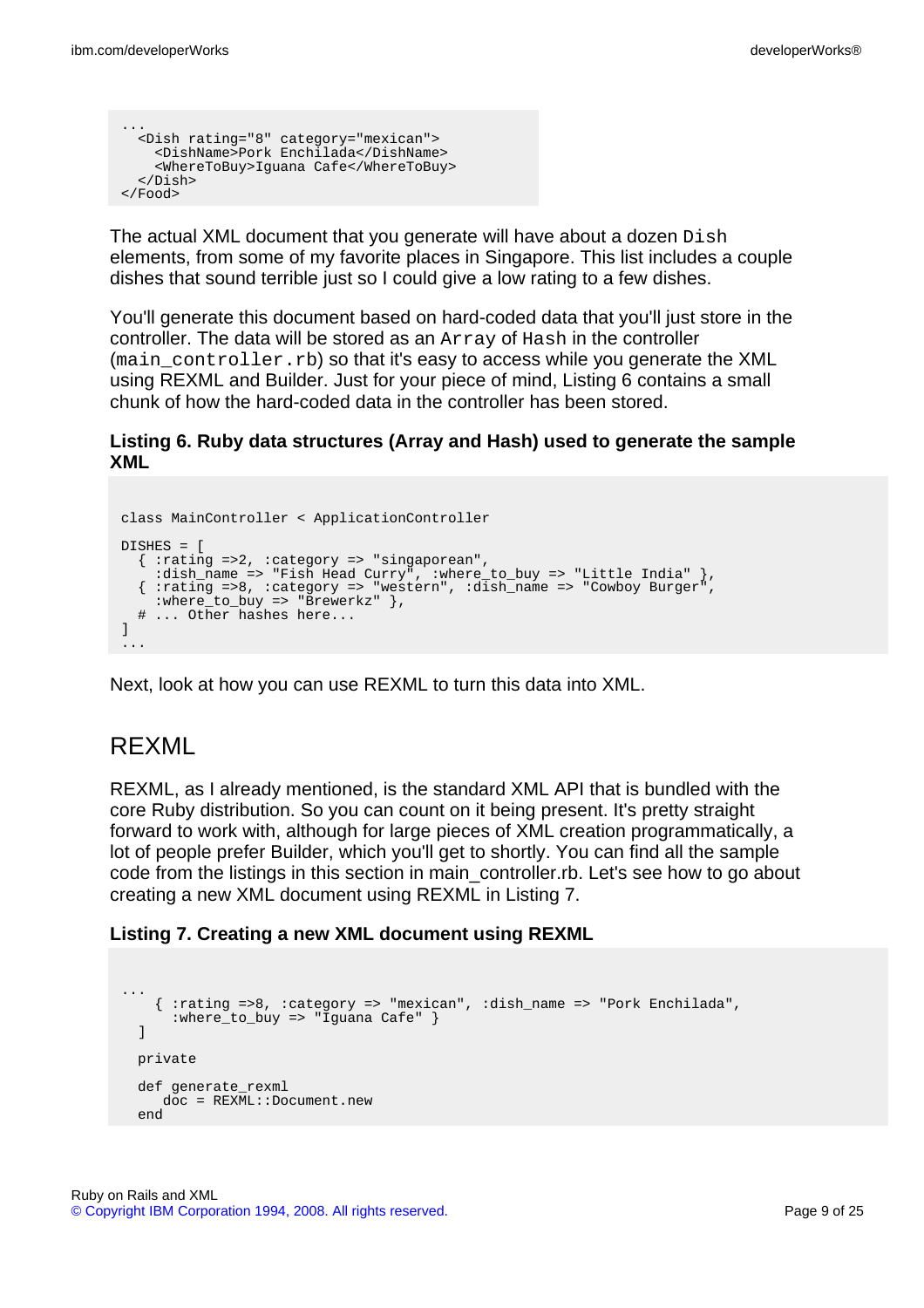That's not really very hard, is it? How about adding a root element? Listing 8 shows how.

#### **Listing 8. Creating the root node in a REXML document**

```
...
  def generate_rexml
    doc = REXML::Document.new
    root = doc.add_element( "Food" )
  end
end
```
Now that you have the basic structure of your sample XML document, let's iterate over your hard-coded data structure to generate the rest of the elements.

#### <span id="page-9-0"></span>**Listing 9. Using REXML to generate the sample XML content**

```
...
root = doc.add_element( "Food" )
DISHES.each{ |element_data|
 dish_element = root.add_element( "Dish" )
 dish_element.add_attribute( "rating", element_data[:rating] )
 dish_element.add_attribute( "category", element_data[:category] )
 dish_name_element = dish_element.add_element( "DishName" )
 dish_name_element.add_text( element_data[:dish_name] )
 where_to_buy_element = dish_element.add_element( "WhereToBuy" )
 where_to_buy_element.add_text( element_data[:where_to_buy] )
}
...
```
Hopefully you're familiar with this Ruby syntax of iterating over an Array. As you can see in [Listing 9,](#page-9-0) your code goes through each Hash within the Array, and creates an XML Dish element for each Hash. You give the Dish element two attributes ("rating" and "category") and two child elements ("DishName" and "WhereToBuy"). To make things clean and easy to read, you're a little verbose with your variable names and syntax. Now that you've successfully generated an XML document, you need to write it to an object so you can send it back to the client. One of the nice things about the  $REXML::Document$  class is that the write method will write its contents to any object that responds to << string. Your luck continues then, because Ruby's String class responds to << string; you just write the XML document to a String then (see Listing 10).

#### <span id="page-9-1"></span>**Listing 10. Writing the contents of a REXML document to a String**

```
...
     where_to_buy_element.add_text( element_data[:where_to_buy] )
    }
   doc.write( out_string = "", 2 )
   return out_string
  end
end
```
Ruby on Rails and XML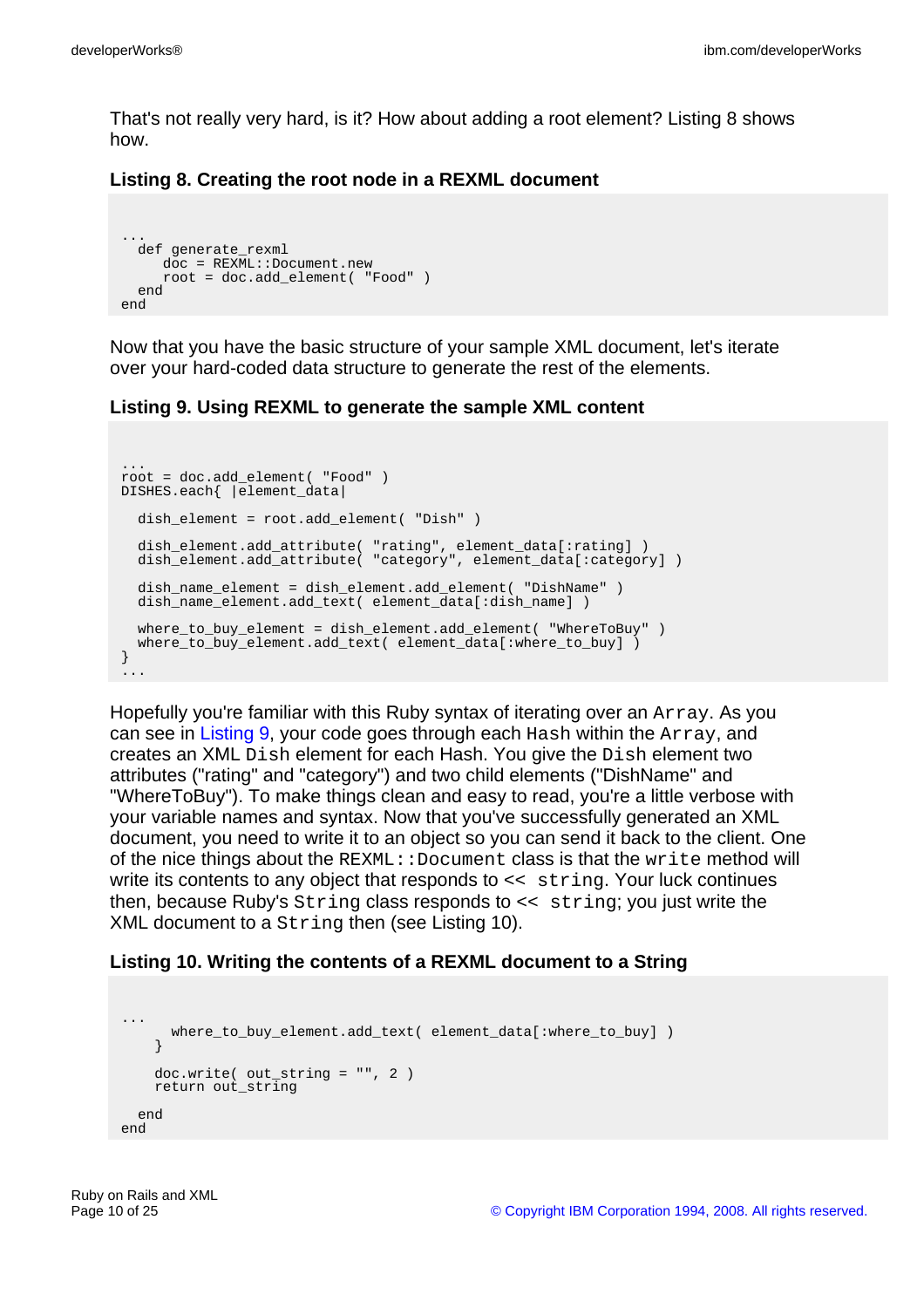Note that in Ruby, you can declare variables on the fly, which is what you've done in [Listing 10](#page-9-1). You've declared the variable out\_string and assigned it an initial value as part of the parameters you send to doc.write. (The second parameter represents the indentation.) Many other languages, like Java for instance, would require this to be done in two steps, which would look something like Listing 11.

#### **Listing 11. Alternative method for writing the contents of a REXML document to a String**

```
out_string = ""
doc.write( out_string, 2 )
```
You can do it this way in Ruby as well, but it's nice to get rid of the extra line of code. In a moment, to actually see the document, you'll look at the code that hijacks the Rails response, and writes the XML document that you generated back to the client's browser as a file download. But first, see how to generate the same XML document using Builder instead of REXML.

### Builder

Builder makes it unbelievably easy to write beautiful code that generates XML markup. So much so, that after you read the rest of this section, you might even want to take the rest of the week off and ponder how wonderful Builder is.

In Listing 12, look at how you create a document.

#### **Listing 12. Creating a new XML document with Builder**

```
def generate_builder
 doc = Builder::XmlMarkup.new( :target => out_string = "",
     :indent => 2)
end
```
Notice here that Builder takes a target as one of the constructor parameters. With REXML, you chose a target output object after you had used the API to generate some XML. Builder just asks for the object you want to write your generated XML to up front. Notice you do the same little inline variable declaration here that you did with the REXML example.

Now is where you start to see the real power of Ruby's method\_missing callback, and how APIs can take advantage of it. Witness how to create the Food element in Listing 13.

#### **Listing 13. Creating the root element of your sample XML document with Builder**

```
def generate_builder
 doc = Builder::XmlMarkup.new( :target => out_string = "", :indent => 2 )
  doc.Food
```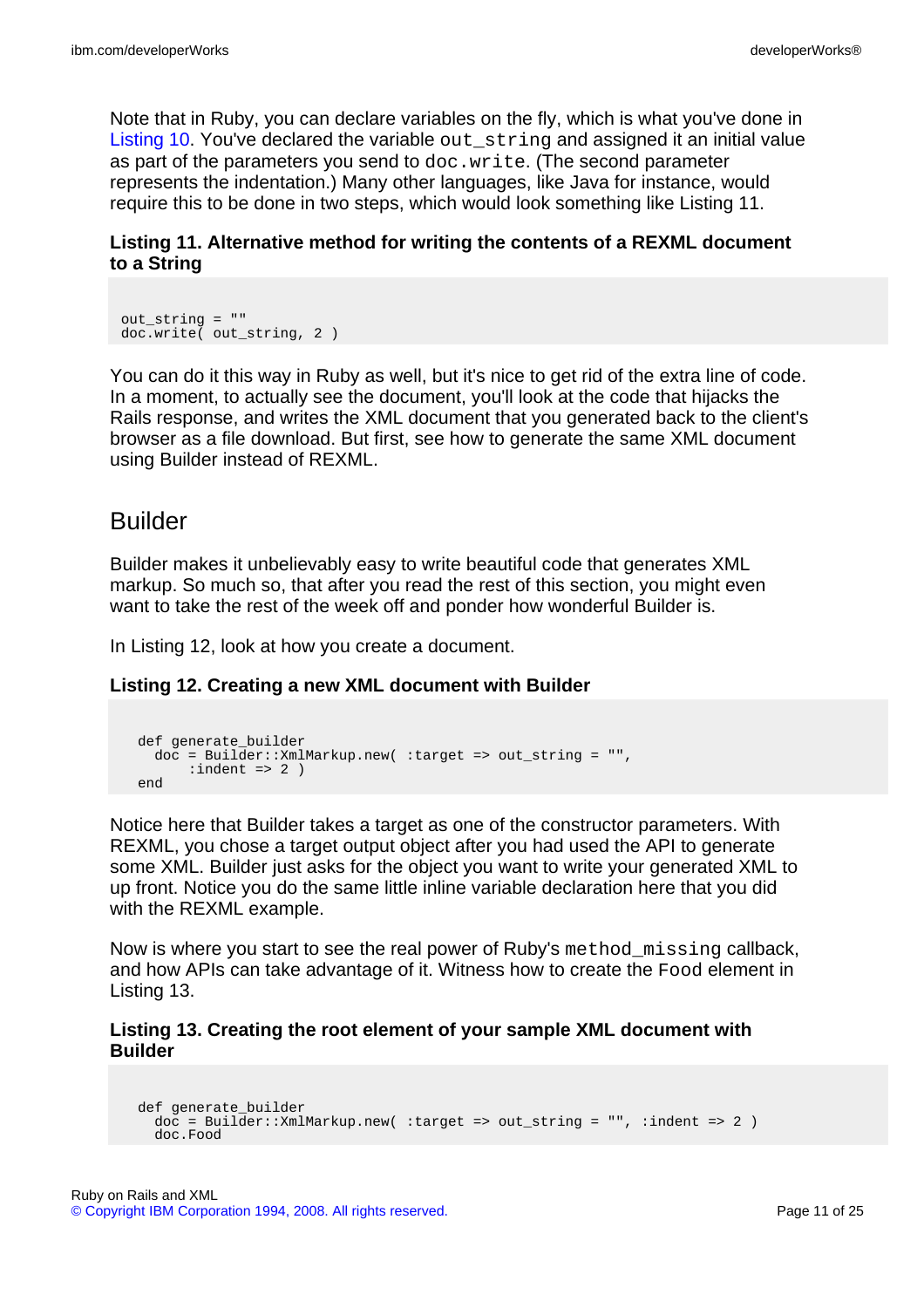end

At this point, you might say something like - -"Wait a minute, there isn't a Food method in an XML API -- that's silly!" - and you'd be correct. What happens here is Ruby says "Whoa? I don't know about a Food method in this object, I will dispatch this call to method missing, and let the API handle it if it wants too, if not, I'll raise an exception." So in essence, what your XML document now contains is shown in Listing 14.

#### **Listing 14. XML result based on previous method call on Builder document**

 $<$ Food/ $>$ 

Now, see how you create nested elements, and attributes and text nodes in Listing 15.

#### **Listing 15. Generating your sample XML document using Builder**

```
def generate_builder
  doc = Builder::XmlMarkup.new( :target => out_string = "", :indent => 2 )
  doc.Food {
    DISHES.each{ |element_data|
    doc.Dish( "rating" => element_data[:rating],
            "category" => element_data[:category] ){
      doc.DishName( element_data[:dish_name] )
      doc.WhereToBuy( element data[:where to buy] )
      }
    }
  }
  return out_string
end
```
That's it. This nice little chunk of code is all it takes to generate your sample XML document with Builder.

You can see that as you nest code blocks, you create nested XML elements. If you want to assign an attribute to an XML element, you can pass a Hash as a parameter, and the attributes are created. For example, in the above code, the call in Listing 16 will result in an XML element like [Listing 17.](#page-11-0)

#### **Listing 16. How to create an XML element with attributes using Builder**

```
doc.Dish( "rating" => element_data[:rating],
          "category" => element_data[:category] )
```
Listing 17 shows the resulting XML element.

#### <span id="page-11-0"></span>**Listing 17. XML result based on previously listed method call**

```
<Dish rating="8" category="western">
```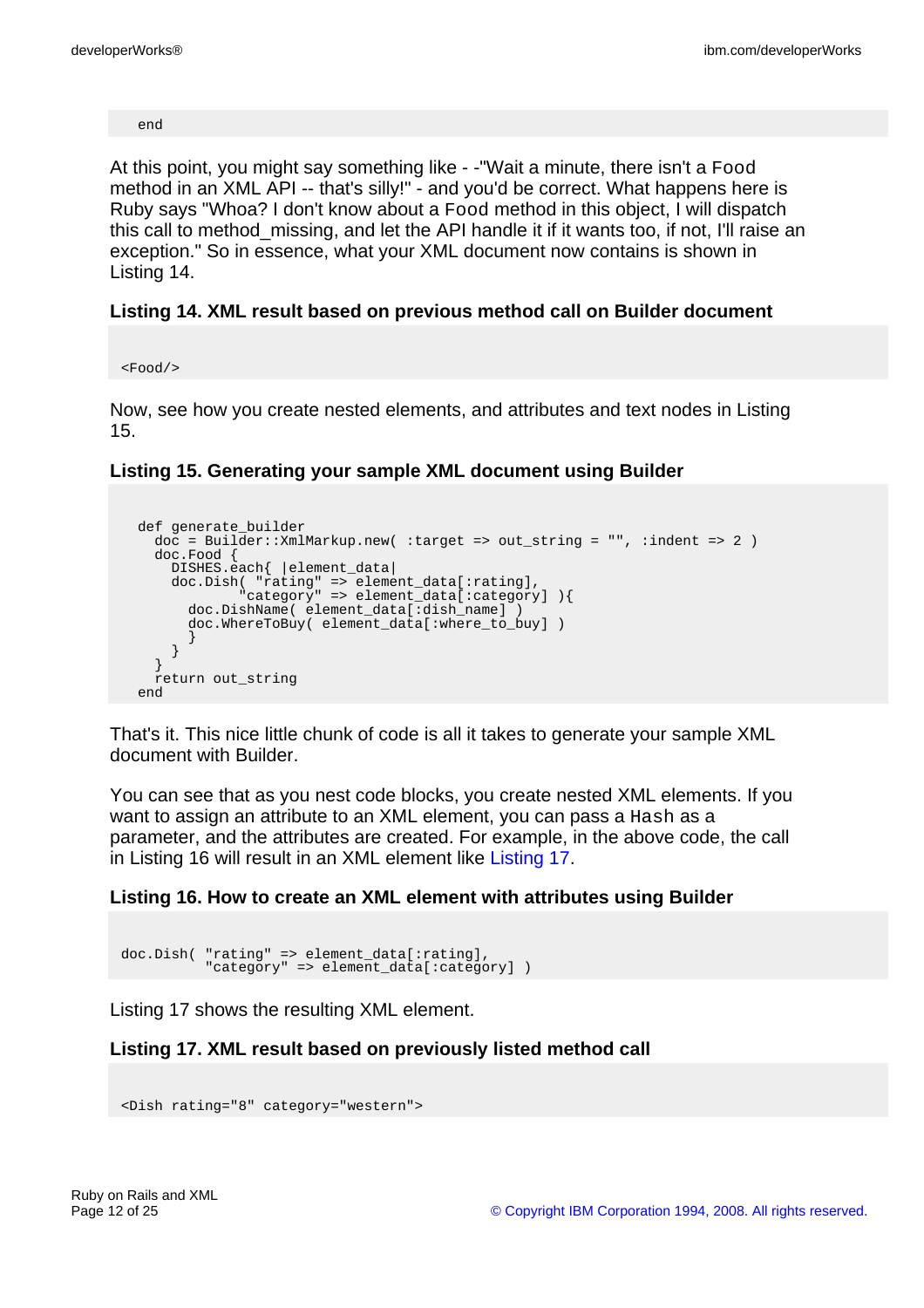One scenario that your sample code doesn't cover is the case where you might want to create an element that has textual data and attributes. Imagine you wanted to create an XML element something like Listing 18.

#### **Listing 18. A sample XML element with both attributes and text**

<Dish rating="8" category="western">Cowboy Burger</Dish>

You can do this in Builder by passing a  $String$  argument, followed by a Hash argument, like this in Listing 19.

#### **Listing 19. How to create an XML element with attributes and text using Builder**

```
doc.Dish( "Cowboy Burger",
          "rating" => 8, "category" => "western" )
```
As you can see, the syntax for Builder is incredibly easy to use, and amazingly intuitive. In addition to I mentioned earlier, Table 1 cites a few special methods that are a part of Builder's document object.

|  | Table 1. Special methods from Builder's document object |  |  |
|--|---------------------------------------------------------|--|--|
|  |                                                         |  |  |

| <b>Method name</b> | <b>Action</b>                                                                     |
|--------------------|-----------------------------------------------------------------------------------|
| cdata!             | Inserts a CDATA section into the<br><b>XML</b> markup                             |
| comment!           | Inserts an XML comment into the<br>markup                                         |
| declare!           | Inserts an XML declaration into<br>the markup                                     |
| instruct!          | Inserts a processing instruction<br>into the markup                               |
| target!            | Returns the documents target<br>object (the object that the XML is<br>written to) |

For more information on Builder, check out the RDoc at RubyForge. Now let's take a look at how to get this generated XML back to a browser.

## Section 5. Downloading the XML document

Generally speaking, the purpose of an action method within a Rails controller is to render a view back to the requesting client. The view is usually something like an RHTML or RJS file. But what if you want to grab the response directly, and send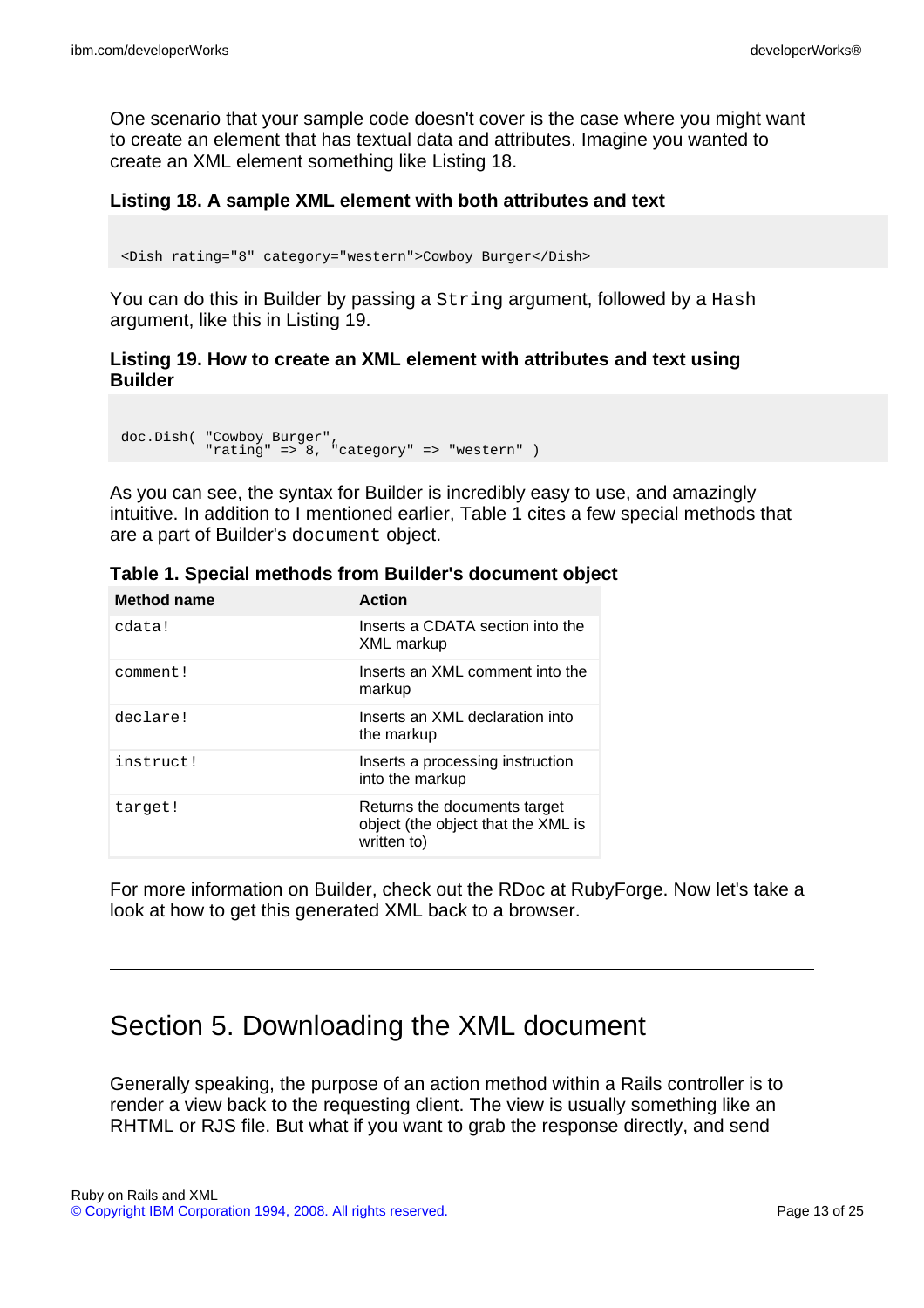something else entirely. That's what you'll do here.

## Hijacking the Rails response

Sometimes you want to render your own content back to a client, like in the case of a generated file (in this example XML). Sometimes it might be a PDF document, comma delimited values, or some other format entirely. Rails allows you to this in just a tiny fraction of code. Look at the method in main\_controller.rb that's responsible for sending your generated XML file back to the client's browser as a downloaded file called sample.xml (see Listing 20).

#### **Listing 20. Hijacking the Rails response to send custom data to the client**

```
def hijack_response( out_data )
  send_data( out_data, :type => "text/xml",
:filename => "sample.xml" )
end
```
It really is that easy. In this case, out\_data is the string instance that contains your generated XML, "text/xml" is the mime type to be set in the response, and "sample.xml" is the filename that will be presented to the client as the name of the file it attempts to download. It's worth noting that send\_data is a protected instance method of the module ActionController::Streaming, which is included as a mixin by  $ActionController::Base$ , which you in turn inherit from as part of the class hierarchy (see Listing 21).

#### **Listing 21. Rails controller class hierarchy**

```
ActionController::Base (Part of the Rails framework)
|
 -- ApplicationController (application.rb - generated for you)
    |
     -- MainController (main_controller.rb - your controller)
```
Modules and mixins are beyond the scope of this tutorial, but check [Resources](#page-22-0) for more information about these. Now that you have some XML, let's do something with it.

# Section 6. Uploading a file in Rails (in this case, XML)

Imagine that you're pretty excited about this XML tutorial. Maybe you followed along, and you generated the sample XML document by clicking on some of the links. You're so excited that you show your boss the XML that was generated. But the reaction from your boss is one of disappointment. He's extremely perturbed at the very poor food ratings given to the Fish Head Curry and the Pig Organ Soup. Your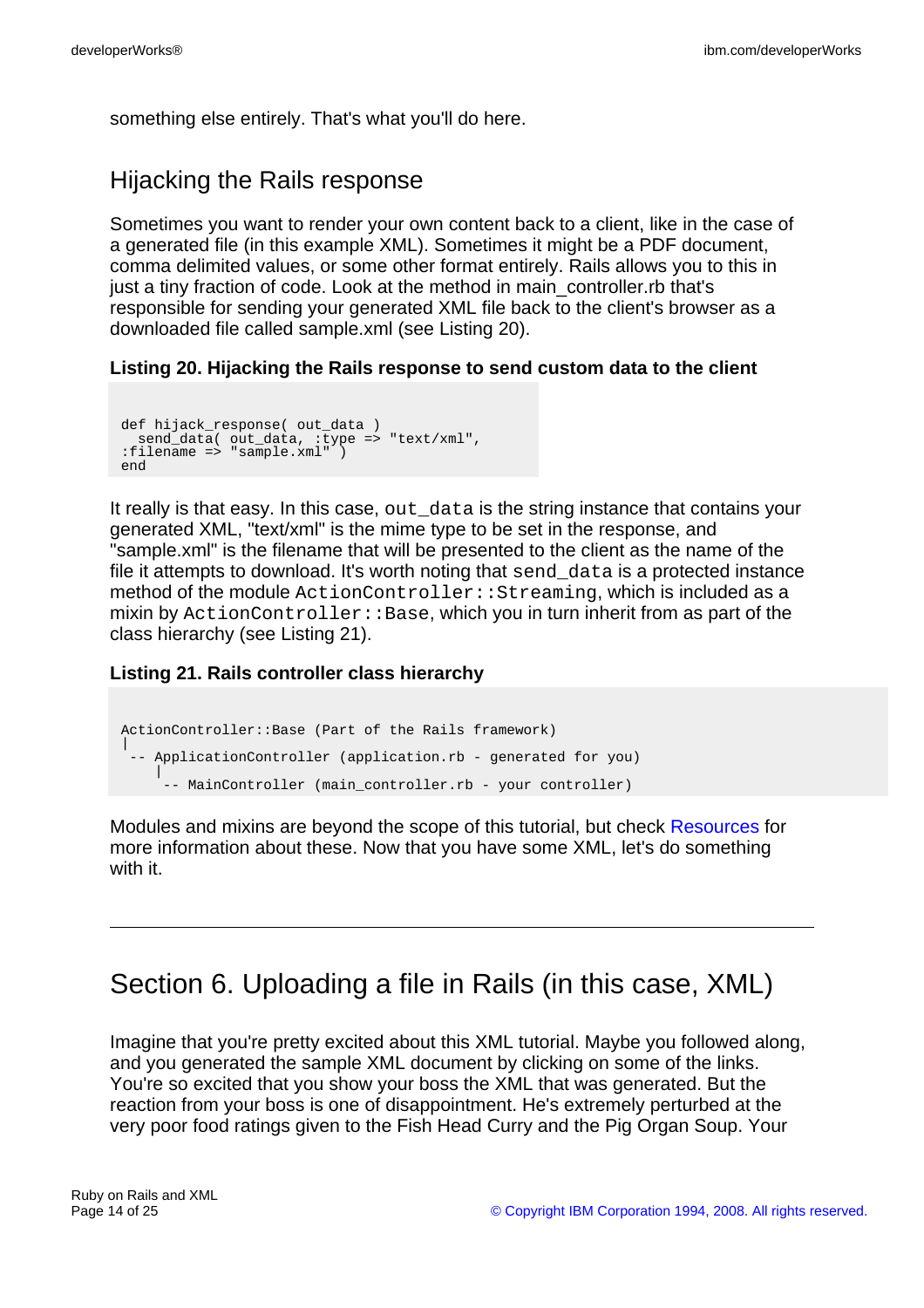boss demands that you immediately build him a Web application whereby he can upload the XML document and assign more favorable ratings to his favorite food dishes. You're in luck, because that's exactly what the rest of this tutorial is about! Let's see how you can use Rails to upload a file for processing.

### View code

For the sake of being complete, let's take a quick look at the snippet of code from the view that handles the file upload form (see Listing 22).

#### **Listing 22. RHTML form used for uploading an XML document**

```
<% form_tag( {:action => 'upload'}, {:multipart
= \frac{1}{2} \frac{1}{2} \frac{1}{2} \frac{1}{2} \frac{1}{2} \frac{1}{2} \frac{1}{2} \frac{1}{2} \frac{1}{2} \frac{1}{2} \frac{1}{2} \frac{1}{2} \frac{1}{2} \frac{1}{2} \frac{1}{2} \frac{1}{2} \frac{1}{2} \frac{1}{2} \frac{1}{2} \frac{1}{2} \frac{1}{2} \frac{1}{2<p>
    <label for="file">File:</label><%=
file_field_tag "xml_file" %><br/>
     <%= submit_tag "Parse with REXML" %>
     <%= submit_tag "Parse with Hpricot" %>
\langle /p>
\langle \ast end -\frac{1}{6}
```
You use the standard  $form$  tag and the helper method that is part of the Rails framework, along with the file\_field\_tag, which generates an HTML file input tag, and submit\_tag, which generates an HTML submit button. You'll use the values of the submit\_tag calls to determine which handler in the controller will parse the uploaded XML document. Not very elegant, but it serves the purpose in this example. Note that you don't use the helper tags that support backing by a model, as the tutorial has no models.

## Controller code

To get the contents of an uploaded file in a Rails controller is a single line of code (see Listing 23).

#### **Listing 23. Retrieving an uploaded file from the params object in your Rails controller**

```
def upload
  uploaded_file = params[:xml_file]
end
```
That's it. If the user uploaded a file in that file box, the resulting variable will be either an instance of StringIO or File. If the user didn't specify a file, then the result of the upload will be an empty String. You don't need to care about what the class of the uploaded\_file object is, just whether or not it responds to the read method. You can conditionally declare and assign the contents of the file to a variable, if the uploaded\_file instance responds to the read method (see Listing 24).

#### **Listing 24. Reading the contents of an uploaded file into a String variable**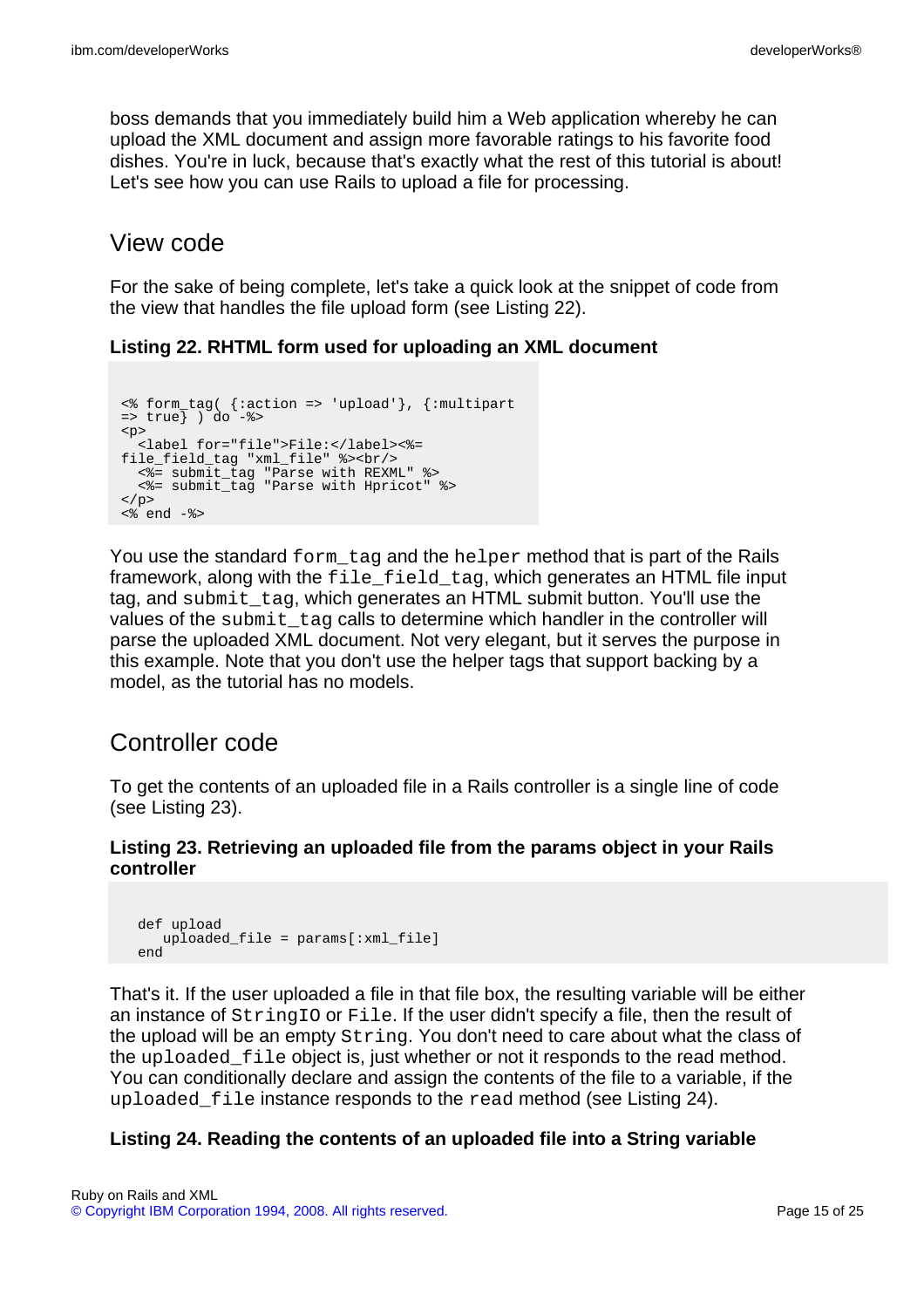```
def upload
 uploaded_file = params[:xml_file]
 data = uploaded_file.read if uploaded_file.respond_to? :read
end
```
After you have that, you can just delegate to whomever you want to parse the uploaded data. In this case, you either pass it off to REXML or Hpricot, depending on what button the user clicked in the browser (see Listing 25).

#### <span id="page-15-0"></span>**Listing 25. Delegation to appropriate parse method depending on user input**

```
def upload
 uploaded file = params[:xml file]
 data = uploaded file.read if uploaded file.respond to? :read
 if request.post? and data
   case params[:commit]
      when "Parse with REXML" : parse_with_rexml( data )
      when "Parse with Hpricot" : parse_with_hpricot( data )
     else parse_recursive( data )
   end
  else
   redirect_to :action => 'index'
  end
end
```
The only piece of code worth mentioning from [Listing 25](#page-15-0) is the first line of new code. The first if statement just checks to make sure that the request is a POST (as opposed to a GET) and that you actually have some data that was uploaded (make sure that the user actually selected a file to upload). That's about it! Now let's see what sort of code you need to write to actually parse and manipulate this uploaded XML!

## Section 7. Parsing and manipulating XML

Now that your boss is upset about the low-scoring Fish Head Curry, you're anxious to get on with the ability to parse and manipulate XML. But you also know from previous experience that these XML APIs seem to be user-friendly. So you're ready to jump in and get some higher ratings for those dishes, to make your boss happy.

The goal here is to parse the uploaded XML document, search and iterate as needed to find the Fish Head Curry and Pig Organ Soup dishes, and upgrade their ratings to a 6. You hope that will improve the humor of your boss, and with any luck, he'll start to notice the great code, instead of the low-scoring food dishes.

### Parse with REXML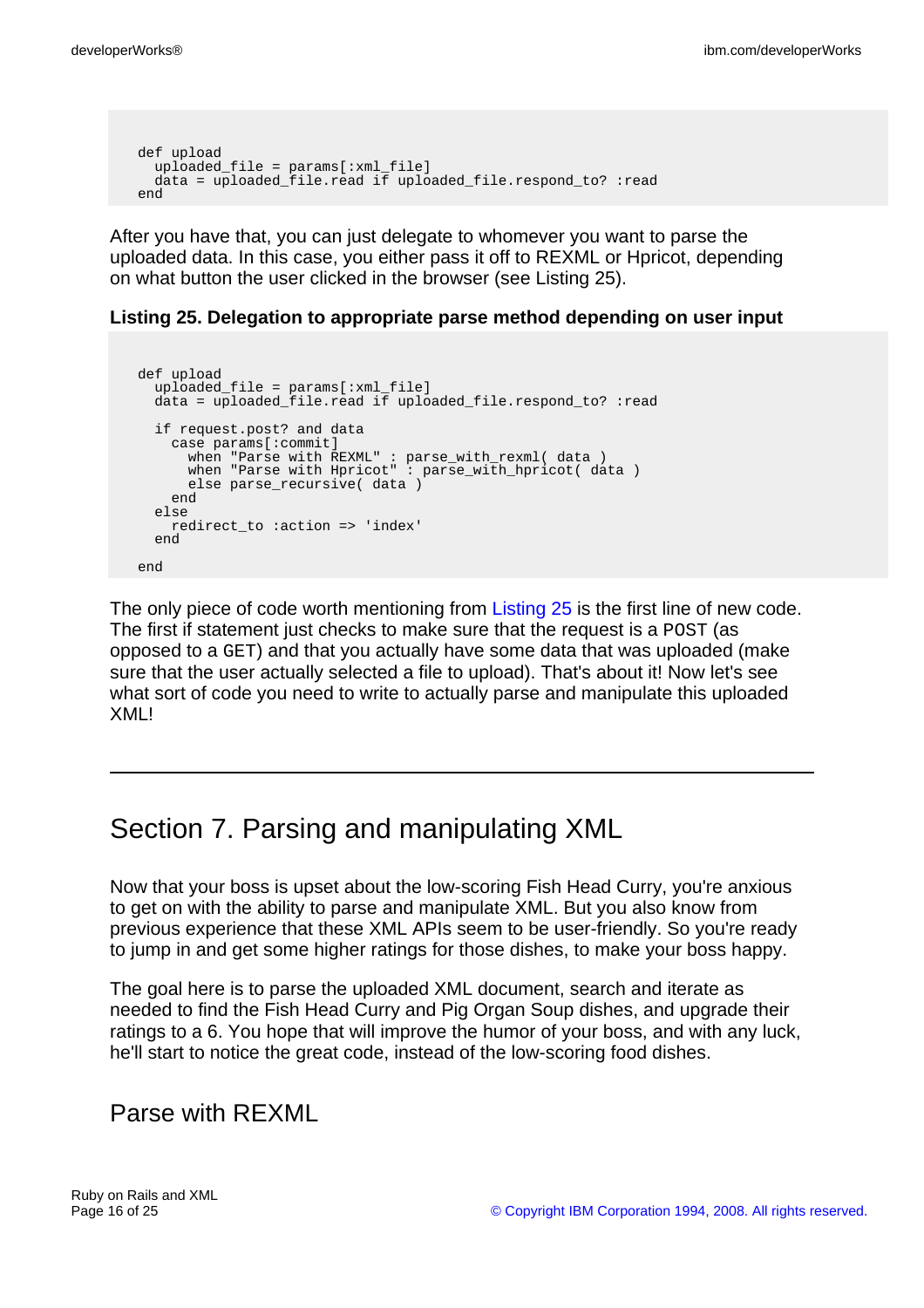In this section you parse to your sample document with REXML and update the relevant elements appropriately. With REXML it is extremely easy to navigate through an XML document as all the elements and attributes are accessible to you array-style, or through XPath queries, or by simple iteration. I list some other great REXML articles in the [Resources.](#page-22-0) But for now, let's get to work. First you'll use an XPath query to search for all of the DishName elements in the document (see Listing 26).

#### **Listing 26. Using REXML's XPath class to search for DishName elements**

```
def parse with rexml( xml data )
   doc = REXML::Document.new( xml_data )
   REXML::XPath.each( doc, "//DishName" ){
|dish_name_element|
      #... your code here ...
      #... do work with elements ...
   }
   doc.write( out_string = "", 2 )
   hijack_response( out_string )
 end
```
That simple bit of code will find all DishName elements in the document and iterate over them, allowing you to put whatever custom code you want into the block, to do whatever work you need to do with the elements. The text //DishName is an XPath query that basically means "get me all DishName elements in this document."

In this particular case, you want to check the text value of the element to see if it is equal to "Fish Head Curry" or "Pig Organ Soup" (see Listing 27).

#### **Listing 27. Retrieving the text value of a given XML element**

```
if dish_name_element.text == "Fish Head Curry" or
  dish_name_element.text == "Pig Organ Soup"
  #... your code here ...
  #... do work with elements ...
end
```
Calling the text method on a REXML element will return the String value of the first child text element (if one exists) or nil otherwise.

Once you have the correct DishName element, you want to get the parent. Remember your document structure (see Listing 28).

#### **Listing 28. Partial snippet from sample XML**

```
<Food>
  ...
  <Dish rating="2" category="singaporean">
    <DishName>Fish Head Curry</DishName>
    <WhereToBuy>Little India</WhereToBuy>
  </Dish>
  ...
</Food>
```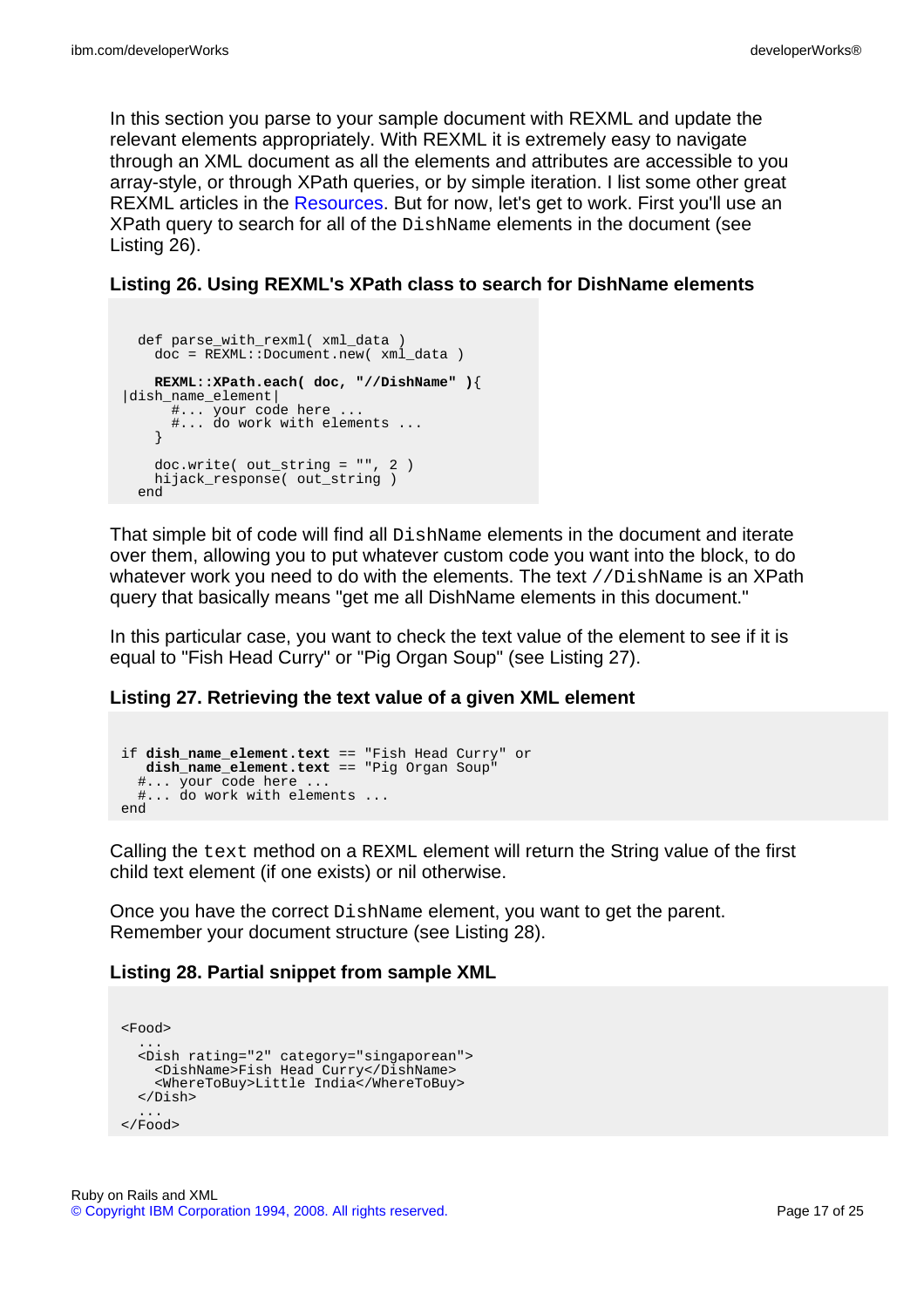The parent element is the Dish element, and to access it, simply call the parent method (see Listing 29).

#### **Listing 29. Retrieving an XML element's parent element using REXML**

```
parent = dish_name_element.parent
```
Once you have the parent element, you can access the rating attribute, and assign it the new value (see Listing 30).

#### **Listing 30. Assigning a new value to an attribute in an XML element using REXML**

```
parent.attributes["rating"] = 6
```
And voilà! You just made your boss happier! Take a quick look at the entire block of code in Listing 31.

#### **Listing 31. Code block to navigate, parse and modify XML elements using REXML**

```
XPath.each( doc, "//DishName" ){ |dish_name_element|
  if dish_name_element.text == "Fish Head Curry" or
    dish name_element.text == "Pig Organ Soup"
    parent = dish_name_element.parent
    parent.attributes["rating"] = 6
  end
}
```
Now, because you feel really cool, and want to impress your boss after that rating fiasco, you decide to try to write this rate-changing XML manipulating snippet again, in a single line of code. By now you feel like a Ruby hero, so it's a snap (separated onto multiple lines for readability). See Listing 32.

#### **Listing 32. An alternative approach to parse and manipulate the sample XML in a single line of code**

```
doc.root.each_element( "//DishName" ){ |e|
  e.parent.attributes["rating"] = 6
    unless ["Fish Head Curry", "Pig Organ Soup"].index( e.text ).nil? }
```
This method doesn't use an XPath explicitly; rather it uses the each element method, which is part of REXML's Element class. If you wanted to read this code as an English sentence, left to right, it would read something like this (important words bolded):

"Find **each DishName** element, and **assign** the parent element's **rating** attribute a value of **six, unless** the text of the DishName element is **not** 'Pig Organ Soup' or 'Fish Head Curry'".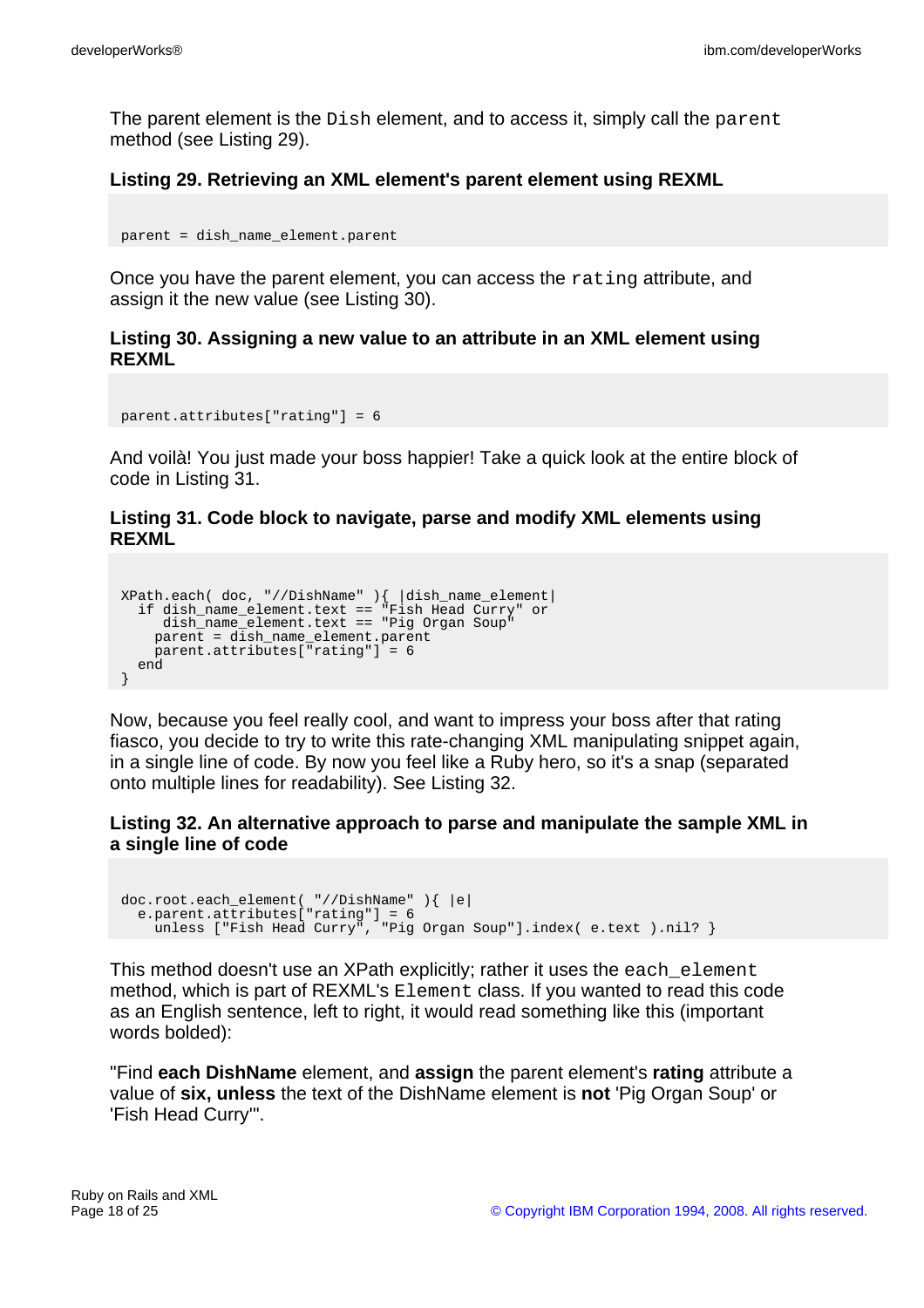Now let's have some fun with Hpricot!

## Parse with Hpricot

Hpricot is technically an HTML parser, not an XML parser, but because HTML and XML use essentially the same syntax, Hpricot happily parses any XML document you send to it. Many people choose Hpricot over REXML for its speed (the scanner is written in C) and syntactical sugar as many Rubyists like to say.

A caveat to working with Hpricot on the XML front is that if you have case-sensitive data, you might have some issues. Version 0.5 (the latest) even when parsing a document as XML explicitly, converts all element names to lowercase. A ticket in the Hpricot Trac (#53) asks to address this, but it hasn't happened yet. You want to be aware of this if you start to play with Hpricot yourself. Look at the entire snippet to parse the document and assign the new ratings, it's very similar to REXML (see Listing 33).

#### <span id="page-18-0"></span>**Listing 33. Parsing, navigating and manipulating an XML document using Hpricot**

```
def parse_with_hpricot( xml_data )
  \overline{\text{doc}} = Hpricot. XML( xml data )
  (doc/:dishname).each{ |dish_name_element|
    if dish_name_element.inner_html == "Fish Head Curry" or
        dish_name_element.inner_html == "Pig Organ Soup"
      parent = dish_name_element.parent
      parent.attributes["rating"] = "6"
    end
  }
end
```
(Don't forget to require rubygems and hpricot at the top of the main\_controller.rb file!)

The key piece of interest in [Listing 33](#page-18-0) is this call in Listing 34.

#### <span id="page-18-1"></span>**Listing 34. Hpricot's divisor method**

(doc/:dishname)

In Ruby, everything is an object. Ruby has no primitives, which is one reason why you can actually use the divisor (/) as a method name. The divisor method in Hpricot is just an alias for the search method, so another way to do exactly the same thing as in [Listing 34](#page-18-1) is shown in Listing 35.

#### **Listing 35. Hpricot's search method (also aliased as /)**

doc.search(:dishname)

It's good to remember that parenthesis to method calls are optional in Ruby. You can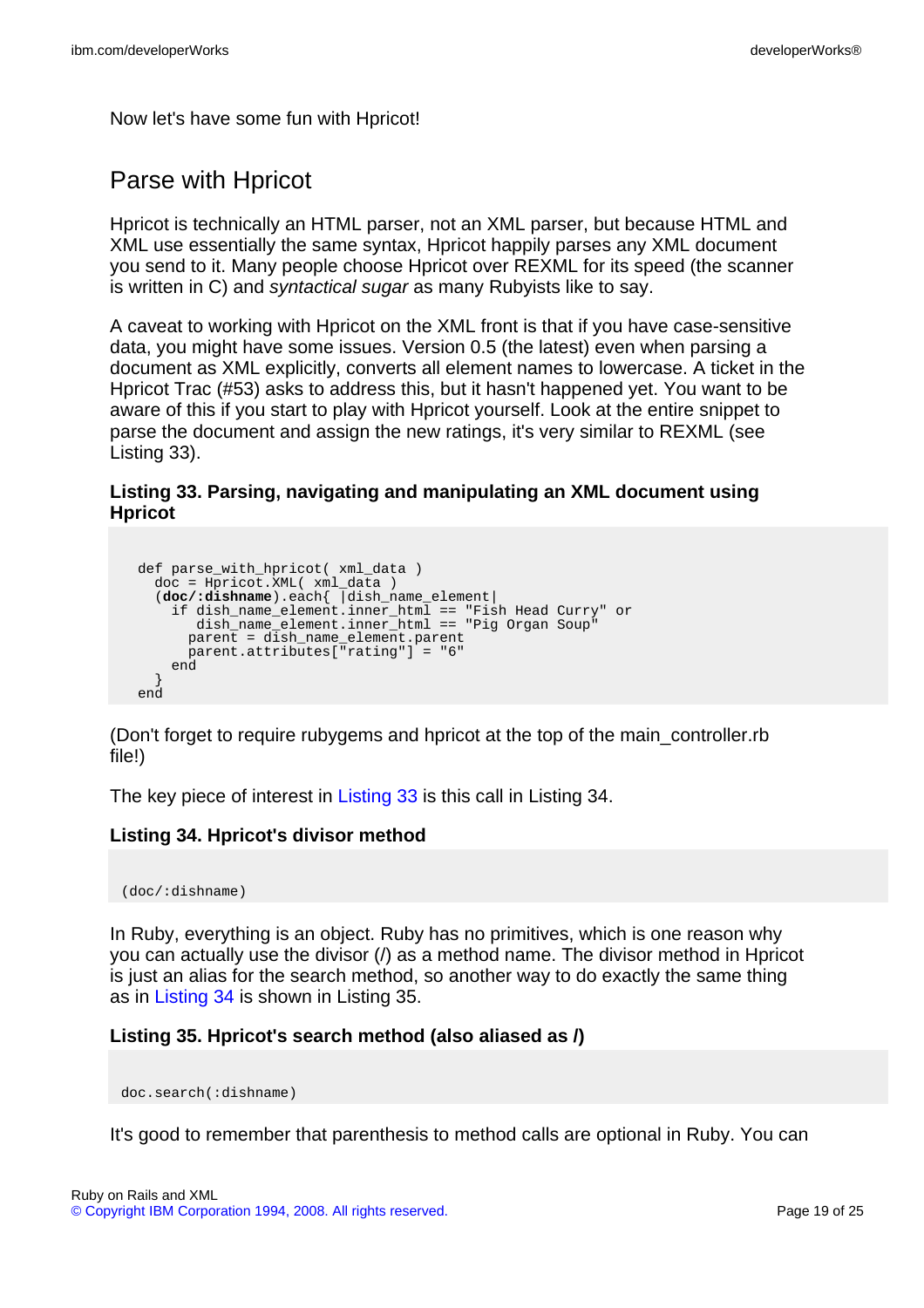take them or leave them depending on what you find more readable. Other than that difference, you'll notice that the code for manipulating the XML document is nearly identical.

You can do all sorts of impressive things with Hpricot's CSS and XPath selectors, and for more advanced usage, I recommend that you look at all the examples on the Hpricot Web site.

### Parsing XML recursively with REXML

Sometimes you need to parse an XML document, and you might not know the structure or content or what you're looking for ahead of time. In that case you're not necessarily looking for specific elements, or you might just want to build up some in-memory data structure. Using REXML you can do this with unbelievable ease (see Listing 36).

**Listing 36. Iterate over an entire XML document recursively**

```
def parse_recursive( xml_data )
    \overline{doc} = REXML::Document.new( xml data )
   root = doc.root
    root.each_recursive{ |element|
      logger.info "Element: #{element}"
    }
    redirect_to :action => 'index'
  end
end
```
(To see the output, check the log/development.log file. You'll see it amongst the other messages.)

Technically, the code that actually recurses the entire document and logs each element is a one-liner. It has been split into three lines to make it look like it actually took some work, but alas -- you can reduce the core to this single line of code (see Listing 37).

#### **Listing 37. Iterate over an entire XML document recursively in one line of code**

```
root.each_recursive{ |element| logger.info "Element: #{element}" }
```
The REXML API includes many other convenient methods. For example, if you just wanted to iterate over a given element's direct descendents instead of the entire document recursively, you can just do the following from Listing 38.

#### **Listing 38. Iterate over a given XML elements direct descendants (immediate children)**

```
doc = REXML::Document.new( xml_data )
root = doc.root
```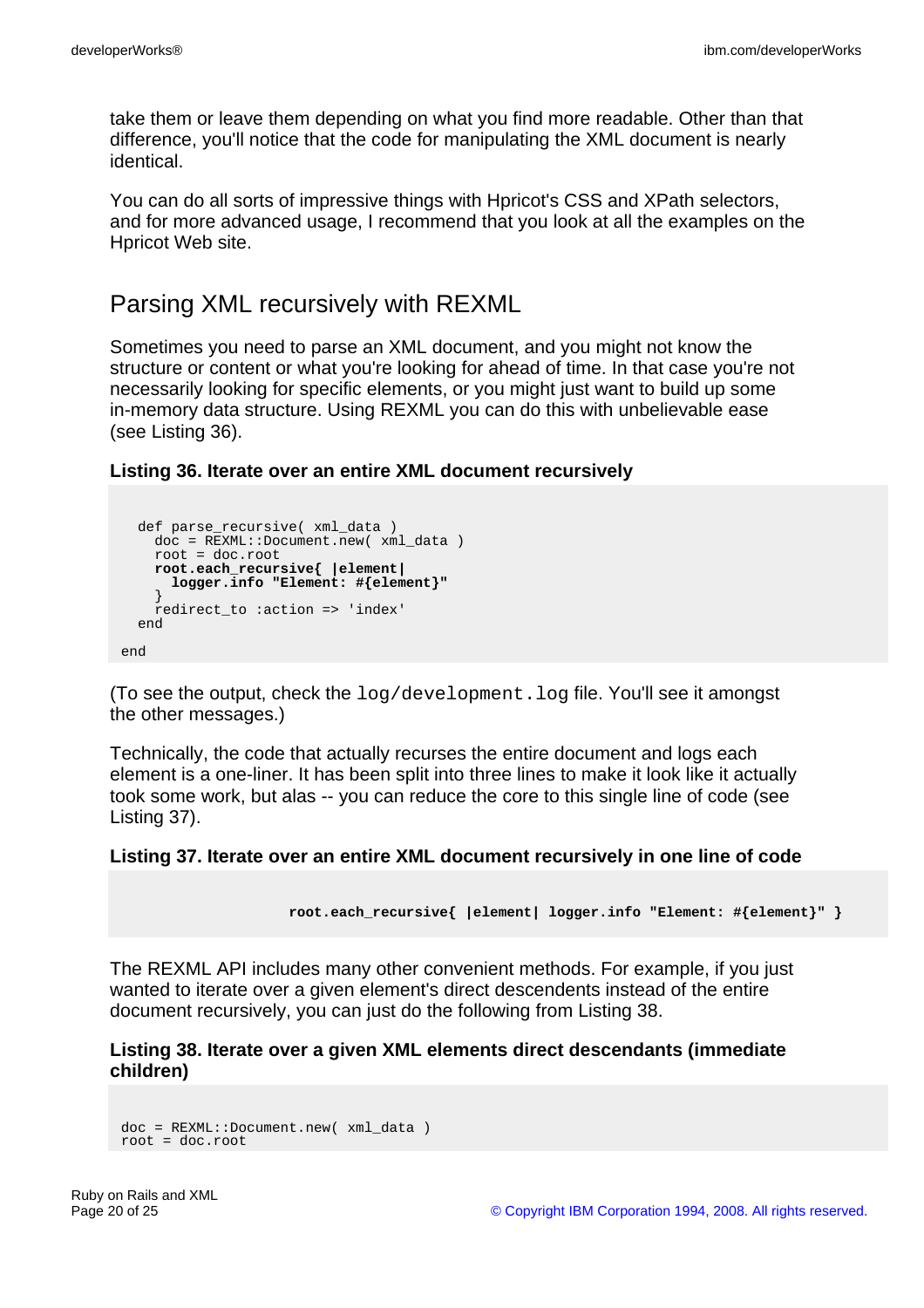root.each\_element{ |child| logger.info "Child Element: #{child}" }

And that brings you to the end of your XML, Ruby and Rails goodness.

# Section 8. Summary

### Wrap up

In this tutorial, you generated a Rails application stub and created one controller to handle requests that generate and manipulate an example XML document. You saw how to generate XML content with REXML and Builder, and how to navigate and manipulate XML content with REXML and Hpricot. Additionally, you looked briefly at how to handle file uploads in Rails, and how to hijack a Rails response object, in order to serve something to the client other than a Rails view (such as generated XML data).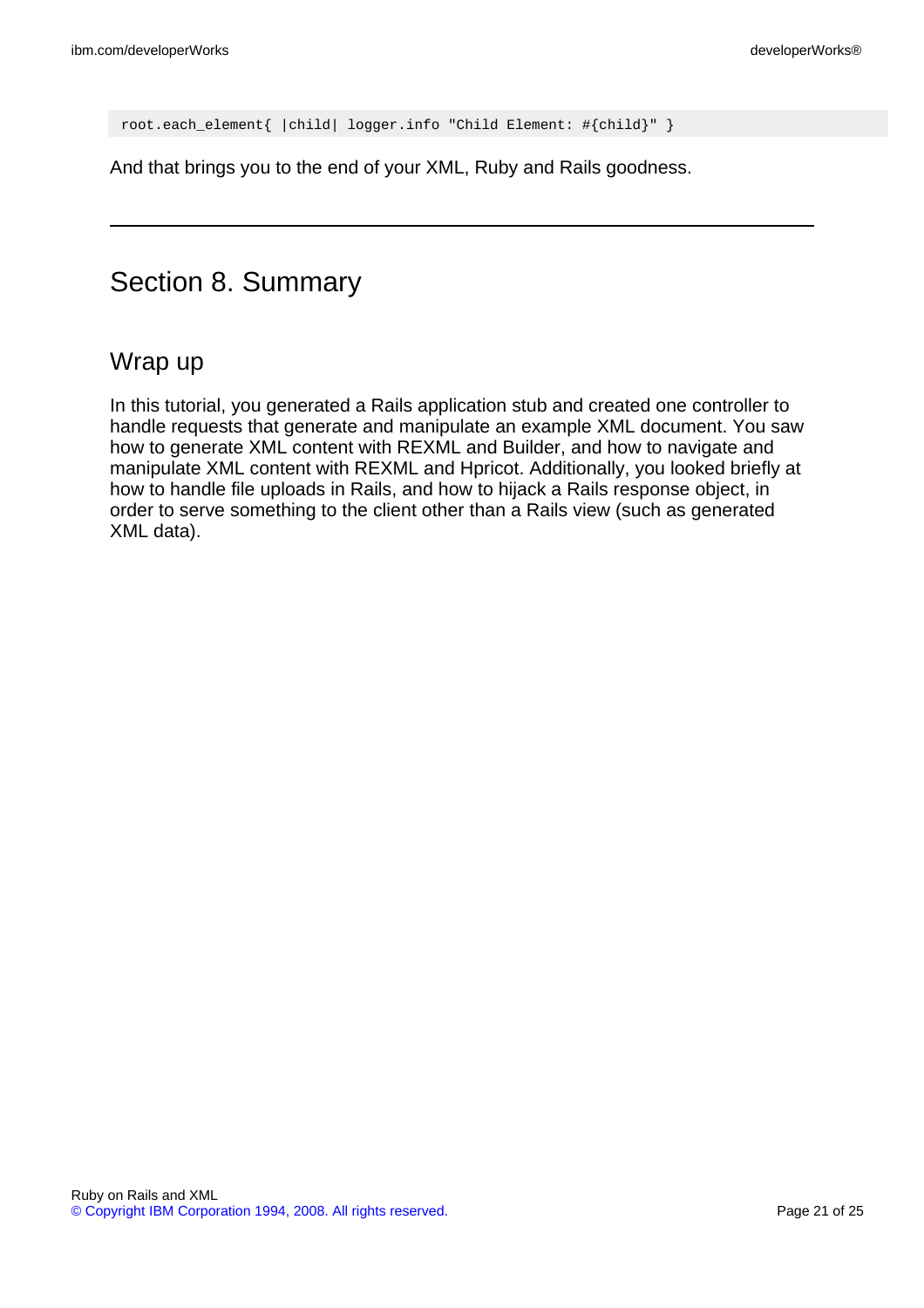# Downloads

| Description          | <b>Name</b>                      | <b>Size</b> | Download method |
|----------------------|----------------------------------|-------------|-----------------|
| Tutorial source code | x-rubyonrailsxml-s200666Bip HTTP |             |                 |

[Information about download methods](http://www.ibm.com/developerworks/library/whichmethod.html)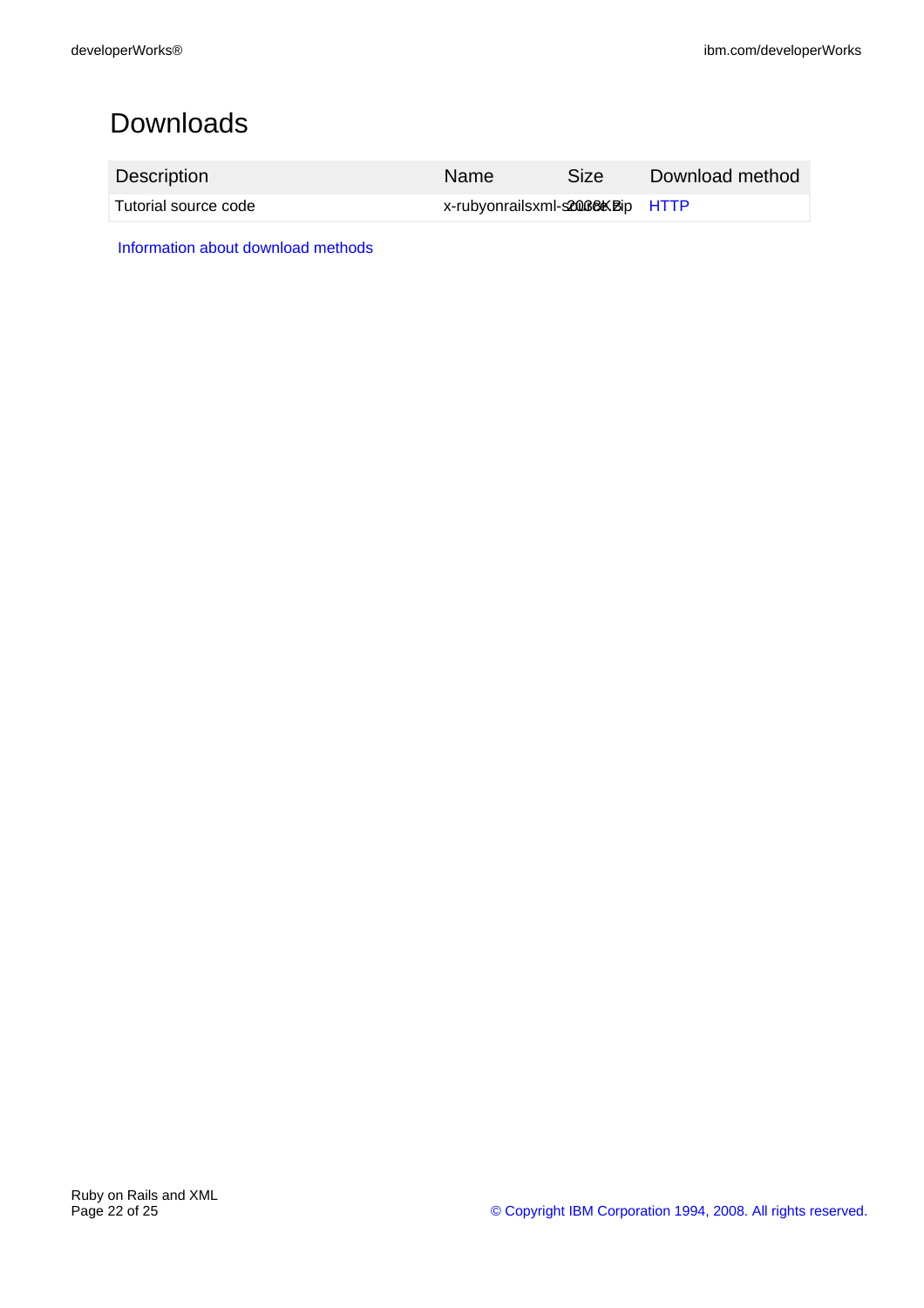# <span id="page-22-0"></span>Resources

#### **Learn**

- [Ruby on Rails:](http://www.rubyonrails.com) Visit the official Ruby on Rails Web site.
- [Ruby](http://www.ruby-lang.org): Also, visit the official Ruby Programming Language Web site.
- [Processing XML in Ruby](http://www.xml.com/lpt/a/1626) (Koen Vervloesem, XML.com, November 2005 ): In this great article, find plenty of examples of creating, parsing and manipulating XML using REXML.
- The [Poignant Guide to Ruby:](http://poignantguide.net/ruby/) Dig into an excellent and free online Ruby resource.
- [Humble Little Ruby Book](http://www.infoq.com/minibooks/ruby/): Walk through the basics of working with Ruby and much more in another excellent and free online Ruby resource.
- [XML Matters: The REXML Library](http://www.ibm.com/developerworks/xml/library/x-matters18.html) (David Mertz, developerWorks, March 2002): Read how to process XML with the REXML library and tailor the library to your programming language as you develop an XML application.
- [Four cool libraries for Ruby](http://www.ibm.com/developerworks/edu/os-dw-os-ruby3-i.html) (Pat Eyler, developerWorks, January 2006 ): Improve your Ruby code as you learn to use four members of Ruby's standard library -- RDoc, WEBrick, dRuby, and REXML -- more effectively.
- [What's the secret sauce in Ruby on Rails?](http://www.ibm.com/developerworks/java/library/j-cb05096.html) (Bruce Tate, developerWorks, May 2006): Read about the Ruby on Rails framework in this introductory discussion.
- [Ruby on Rails and J2EE: Is there room for both?](http://www.ibm.com/developerworks/web/library/wa-rubyonrails/) (Aaron Rustad, developerWorks, July 2005): Compare Rails and J2EE in the technology industry.
- [Introduction to XML](http://www.ibm.com/developerworks/edu/x-dw-xmlintro-i.html) (Doug Tidwell, developerWorks, August 2002): Learn the basic concepts behind XML in this popular tutorial.
- [Understanding DOM](http://www.ibm.com/developerworks/edu/x-dw-xudom-i.html) (Nicholas Chase, developerWorks, updated March 2007): Learn to refer to, retrieve, and change items within an XML structure through the Document Object Model (DOM).
- [Ajax for Java developers: Exploring the Google Web Toolkit](http://www.ibm.com/developerworks/java/library/j-ajax4/) (Philip McCarthy, developerWorks, June 2006): Develop Ajax applications from a single Java codebase in this introduction to GWT's comprehensive set of APIs and tools for creating dynamic Web applications almost entirely in Java code.
- [Build an Ajax application using Google Web Toolkit, Apache Derby, and](http://www.ibm.com/developerworks/views/opensource/libraryview.jsp?search_by=build+an+ajax+application+using+google+web+toolkit+apache+derby+and+eclipse) Eclipse: Read the developerWorks article series by Noel Rappin:
	- [Part 1: The fancy front end:](http://www.ibm.com/developerworks/library/os-ad-gwt1/index.html) (December 2006): See how to build the front end of a sample delivery system.
	- [Part 2: The reliable back end](http://www.ibm.com/developerworks/library/os-ad-gwt2/index.html) (January 2007): Read how to create a relational database using Derby, and a bare-bones mechanism to convert the database rows to Java objects.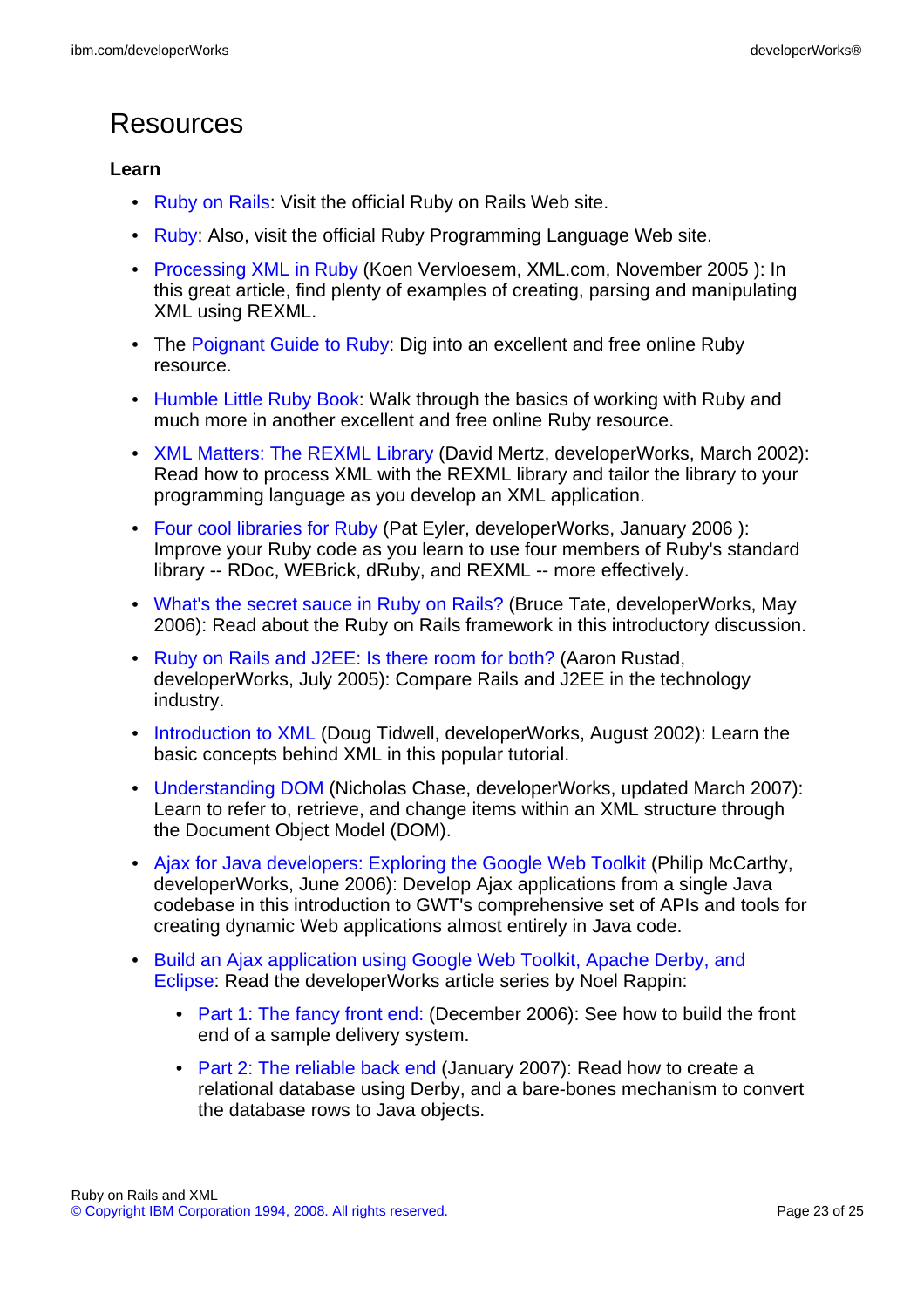- [Part 3: Communication](http://www.ibm.com/developerworks/library/os-ad-gwt3/index.html) (February 2007): With the Remote Procedure Call (RPC) framework within GWT, get the client and server talking to each other.
- [Part 4: Deployment](http://www.ibm.com/developerworks/library/os-ad-gwt4/index.html) (February 2007): Learn to deploy your GWT app within a Java Web application server and find tips on using the Apache Derby database to drive the GWT.
- [YouTube's developer APIs:](http://www.youtube.com/dev) Learn how to add online videos from YouTube into your application.
- [Amazon Web Services:](http://www.amazon.com/gp/browse.html?node=3435361) Explore this suite of web services to enrich your applications.
- [IBM XML certification:](http://www.ibm.com/certify/certs/xmsdreltop.shtml) Find out how you can become an IBM-Certified Developer in XML and related technologies.
- [XML technical library:](http://www.ibm.com/developerworks/views/xml/library.jsp) See the developerWorks XML Zone for a wide range of technical articles and tips, tutorials, standards, and IBM Redbooks.
- [developerWorks technical events and webcasts:](http://www.ibm.com/developerworks/offers/techbriefings/?S_TACT=105AGX06&S_CMP=art) Stay current with technology in these sessions.
- [developerWorks XML zone](http://www.ibm.com/developerworks/xml): Explore hundreds of articles and tutorials about XML.
- The [technology bookstore](http://www.ibm.com/developerworks/apps/SendTo?bookstore=safari): Browse for books on these and other technical topics.

#### **Get products and technologies**

- [Ruby Gems:](http://www.rubygems.org) Check out the official Ruby Gems Web site.
- [Hpricot](http://code.whytheluckystiff.net/hpricot/): At the official Hpricot Web site, find links to good documentation and examples.
- [Builder:](http://builder.rubyforge.org/) Get the RDoc pages for the Builder API, including good documentation.
- [REXML:](http://www.germane-software.com/software/rexml/) Explore the official REXML Web site, including tutorials and documentation.
- [IBM trial software:](http://www.ibm.com/developerworks/downloads/?S_TACT=105AGX06&S_CMP=art) Build your next development project with trial software available for download directly from developerWorks.

#### **Discuss**

- [developerWorks XML forums:](http://www.ibm.com/developerworks/forums/dw_xforums.jsp) Communicate with other XML developers trying to solve the same problems you are.
- [developerWorks blogs:](http://www.ibm.com/developerworks/blogs/) Get involved in the developerWorks community.

## <span id="page-23-0"></span>About the author